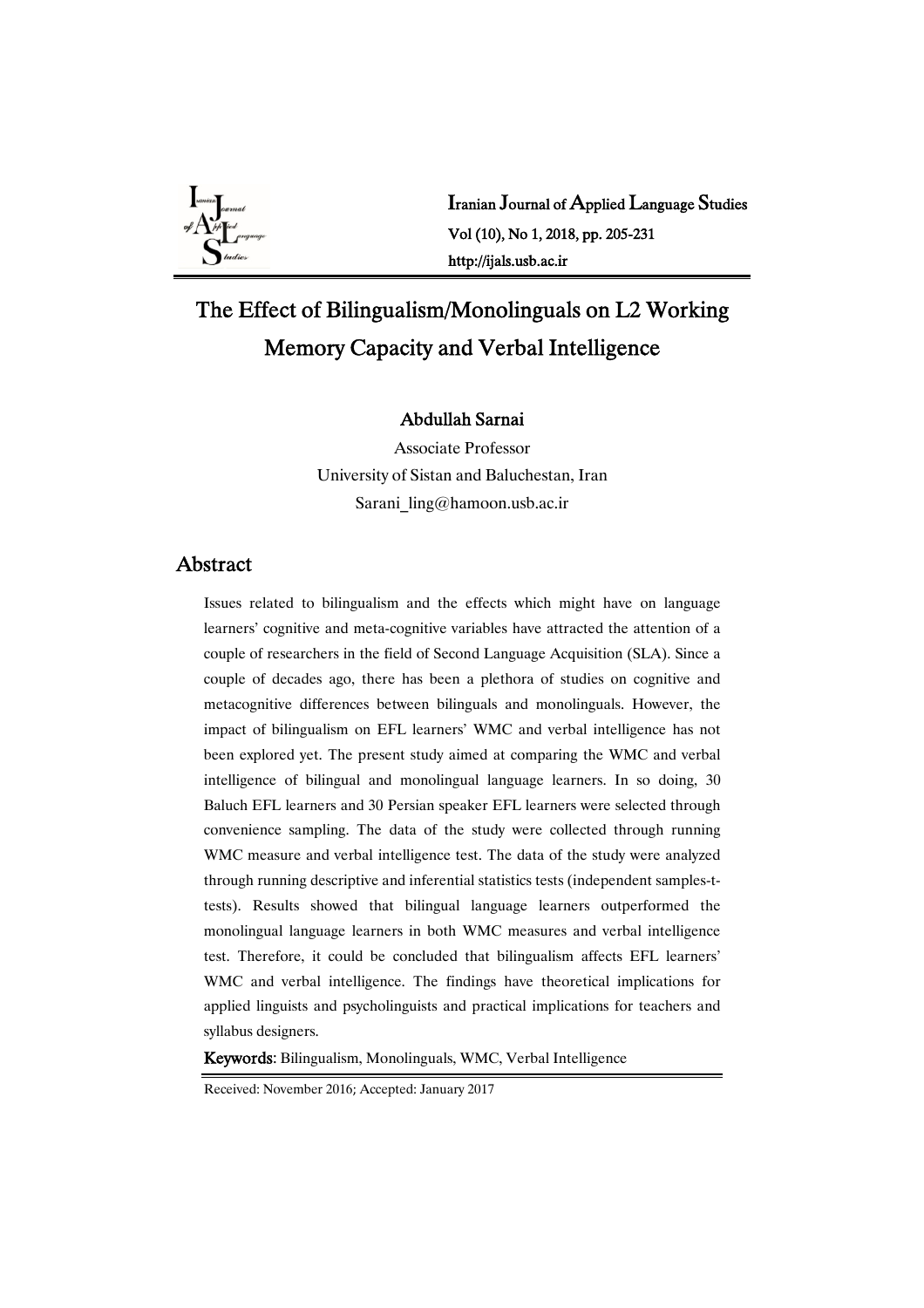## 1. Introduction

More than fifty percent of the world's population speak more than one language in their everyday life (Kroll & Gollan, 2014). Therefore, issues related to bilingualism and the effects which might have on language learners' cognitive and meta-cognitive variables have attracted the attention of a couple of researchers in the field of Second Language Acquisition (SLA). In the same stream, a great number of studies have investigated the cognitive effects of bilingualism (Yang, 2017).

Since a couple of decades ago, there has been a plethora of studies on cognitive and metacognitive differences between bilinguals and monolinguals (Bialystok, 2001; 2011; Kapa & Colombo, 2013; Kovács & Mehler, 2009; Ransdell, Barbier& Niit, 2006). The review of the related studies also shows that whether bilingualism influences cognitive functions beyond language is a subject of intense debate. On one hand, behavioral studies in children (Calvo & Bialystok, 2014; Kapa & Colombo, 2013 ), young adults (Vega-Mendoza et al., 2015) and older adults (Bak, 2015; 2016, Bak, et al., 2014a, Bak et al., 2014b; Kavé et al., 2008) have reported better performance in bilinguals than monolinguals on certain cognitive tasks, particularly those measuring the ability to ignore conflicting and/or irrelevant information (Bialystok et al., 2004; Costa et al., 2009). Some studies also report differences in visual memory and spatial processing (Kerrigan et al., 2016). Bilinguals have also been reported to develop dementia 4 years later than monolinguals (Bialystok et al., 2007, Woumans et al., 2015) and to have a better cognitive outcome after stroke (Alladi et al., 2016). The behavioral data are further supported by neuroimaging results, suggesting systematic differences in brain activation between mono- and bilingual subjects (Bialystok et al., 2016).

Some of the related studies confirmed the cognitive advantages of bilingualism in different areas such as problem-solving (Bialystok, 1992; 2006)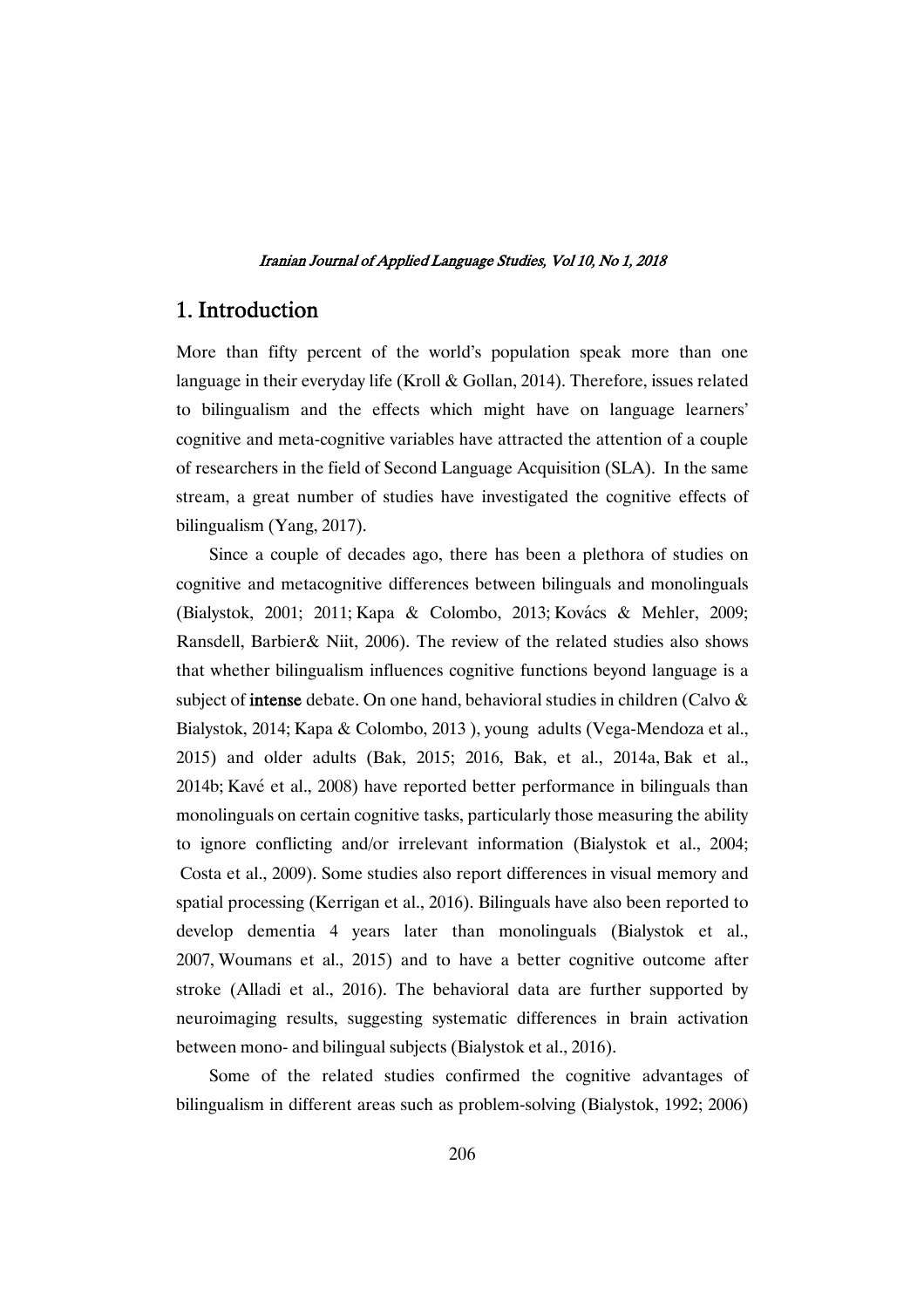metacognitive awareness (Ransdell, Barbier & Niit, 2006) divergent thinking (Kharkhurin, 2010) and attention control (Bialystok, Craik, Klein & Viswanathan, 2004). Bilinguals have also been reported outperform monolinguals in some experimental tasks which require inhibition of taskirrelevant information, such as the Stroop task (Bialystok, 2009) and Simon task, and Flanker task (Costa et al., 2009). Such superiority of bilinguals lead many scholars to conclude that bilingualism improves executive functions (Blumenfeld & Marian, 2011; Bialystok, 2010; Bialystok et al., 2004). Executive functions as Banich (2009) argues, are generally defined as cognitive abilities which guide goal-directed behavior in non-routine situations. They include three components: updating, shifting, and inhibition (Miyake et al., 2000).

However, studies on bilinguals' WM have provided conflicting results so it remains inconclusive whether bilingual WM advantages exist or not. The present study tests WM differences among three language groups with different second language (L2) proficiency levels to find out whether bilingualism grants any WM advantage and whether the advantage relates to bilinguals' L2 proficiency.

Another cognitive variable is verbal intelligence. Verbal intelligence refers to the ability to use language effectively and to be able to communicate sufficiently both in written and spoken forms. Those individuals with strong linguistic intelligence usually have a vast access to vocabularies, which can be used to encourage and persuade others to do what they want. The review of the related studies (Andreou & Karapetsas, 2004; Saeidi & Mazochi, 2013) revealed a bilingual advantage for almost all verbal subtests. That is, the highly proficient bilinguals outperformed others in different verbal tests.

There are reasons to believe that the working memory capacity of bilinguals and monolinguals might be different. Substantial evidence has also been provided that the two languages of bilinguals are activated in their brain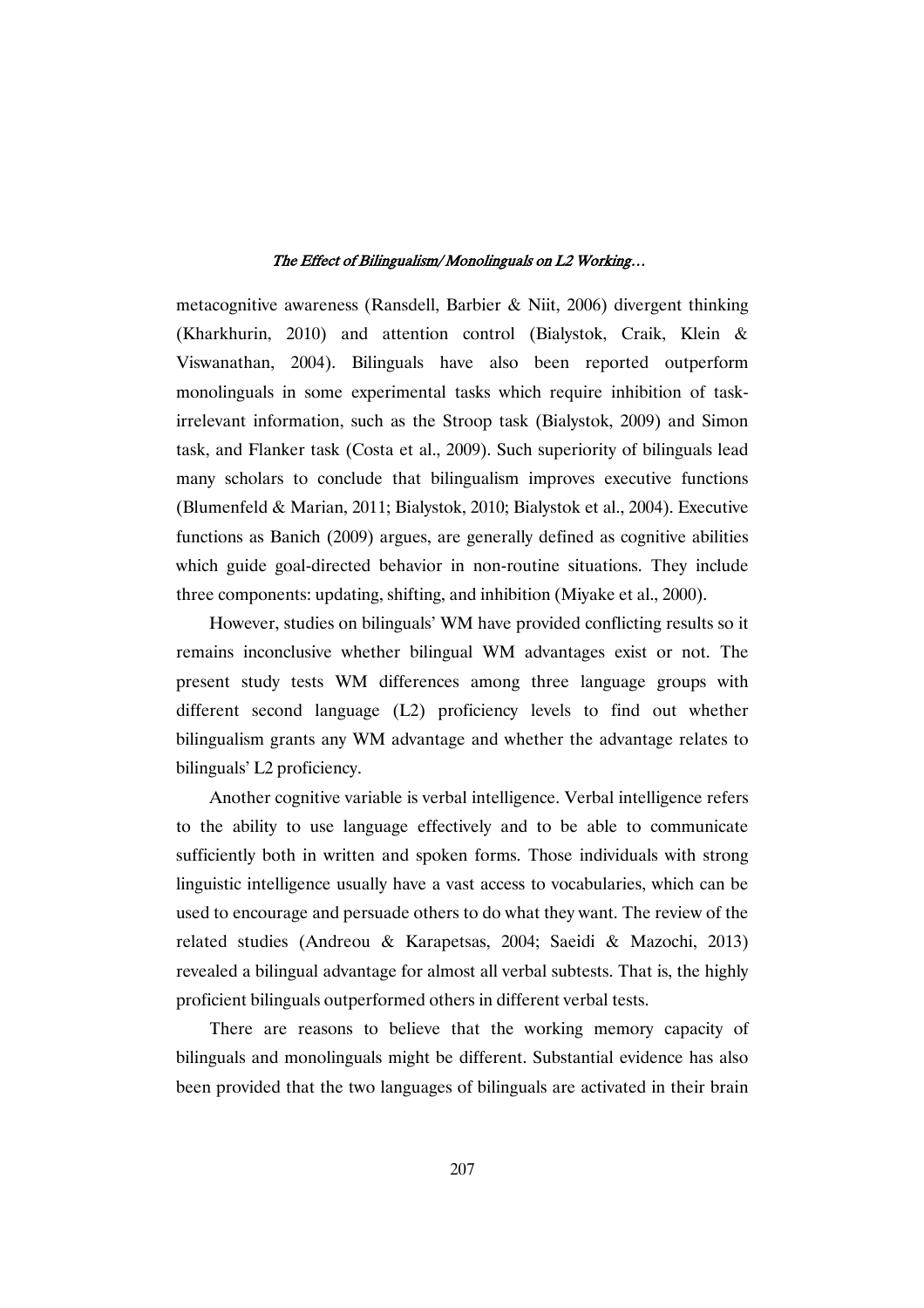even when only of the acquired languages is used (Martin et al., 2009; Spivey & Marian, 1999; Thierry & Wu, 2007; Timmer et al., 2014; Wu & Thierry, 2010, 2012). Given that language processing is to a great extent dependent on different variables such as working memory verbal intelligence and that there is a significant positive correlation between working memory (WM) capacity and the majority of the higher-order executive functions (Engle, 2002), it can logically be claimed that bilinguals have greater WM capacity than do monolinguals. However, some research confirms this prediction (e.g., Morales et al., 2013; Soliman, 2014) but other some other studies contradict this finding and argue that bilingualism does not significantly affect the working memory capacity of the children (e.g., Namazi & Thordardottir, 2010; Ratiu & Azuma, 2015). As the results of such shortcomings to replicate and confirm the bilingual cognitive benefits, some researchers have argued that there is no significant bilingual advantage (Bak, 2015; Gold, 2015; Gasquoine, 2016; Kousaie & Taler, 2015; Woumans & Duyck, 2015).

On the other hand, it has been claimed that bilingualism is positively related to the capacity of working memory. This claim is also controversial. That is, some research supports this finding while some research contradicts this one assuming that bilingual and monolingual language learners are not different in terms of verbal/linguistics intelligence. It is therefore of much significance to discover the reality of these findings through a comparative study of WM capacity and verbal intelligence of EFL learners in the light of an EX post facto research design.

## BilingualismAdvantages

Wodniecka, Craik, Lou, Bialystok (2010) assert that most of the recent findings that reveal a bilingual advantage have been reported in attentional tasks that need the resolution of conflicting information in the visual field such as Simon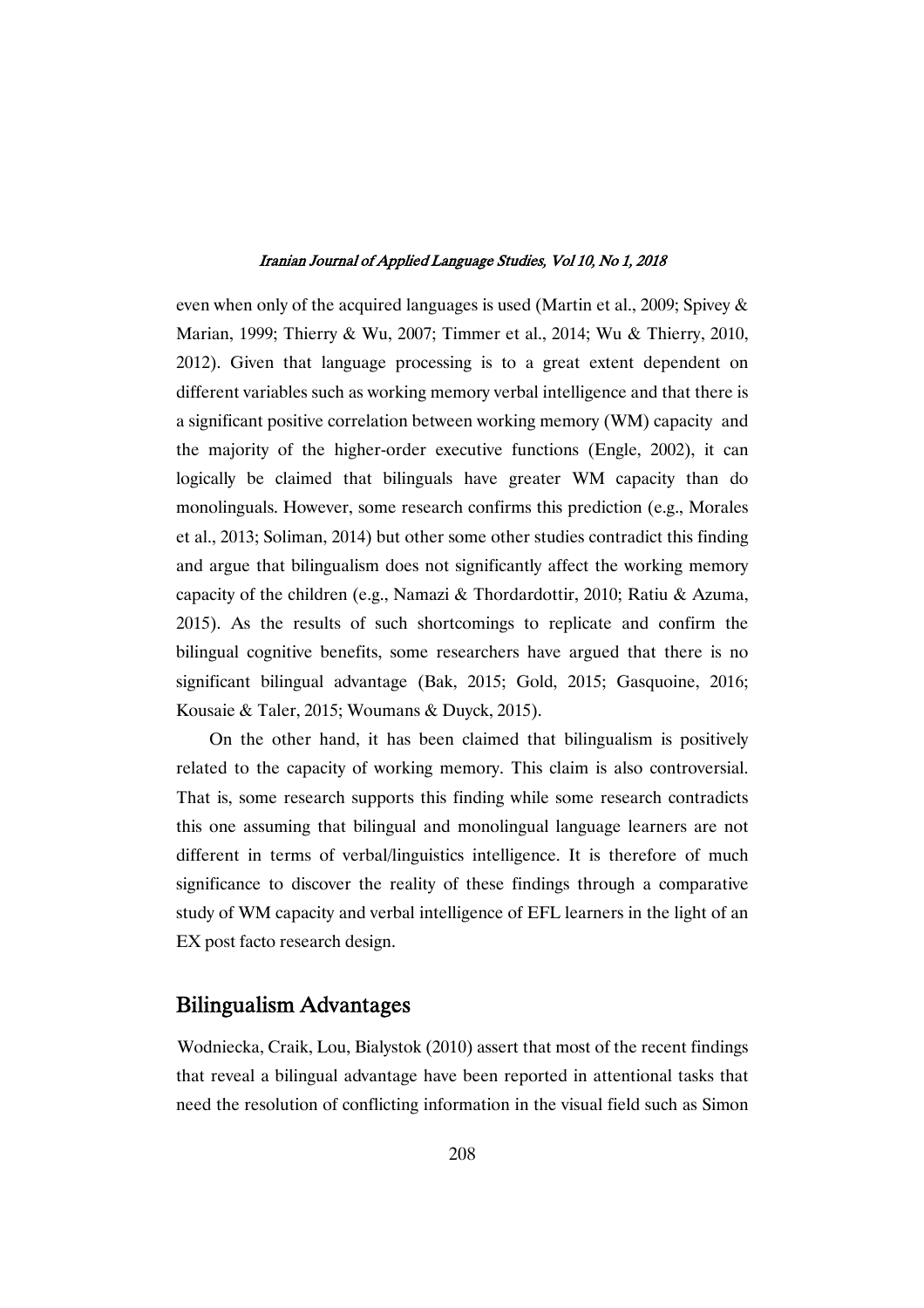task, Stroop task, and ANT task. They believe that this conflict resolution is done by the complex process of executive control. Executive control is needed for all forms of high processes done in the brain including the memory procedures used in everyday cognitive tasks, neglecting interference, performing on the ongoing streams of information, using effective retrieval procedures, and processing materials sufficiently. They claim that memory retrieval consist of two major components: familiarity and recollection. The difference between familiarity and recollection can be described in everyday lives and while recognizing someone you may know beforehand, for example. The face may give you some hints of familiarity, but you cannot recollect the details about that specific person at that moment (Wodniecka et al., 2010). It is generally agreed that the two processes of familiarity and recollection are supported by different mechanisms; familiarity shows the general strength of memory trace while, recollection involves the retrieval process of remembering the details of different events and situations in which the individual is involved (Wodniecka et al., 2010). Wodniecka et al. (2010) had compared younger and older bilinguals and monolinguals on a memory task that involved separate measures of familiarity and recollection. The results obtained revealed that younger adults outperformed older adults on those measures and there was a minimal support for a bilingual advantage in the younger group. Older bilinguals were superior, especially in the non-verbal task.

This study is also supported by the findings of the recent study done by Andreou and Karapetsas (2004). The findings of Andreou and Karapetsas (2004) revealed study show a bilingual advantage for almost all verbal subtests.

The highly proficient bilinguals outperformed others in different verbal tests. They claim that the use of two languages can increase cognitive elaboration and the ability to adopt more efficient learning strategies. The positive transfer between languages can increase the bilinguals' vocabulary and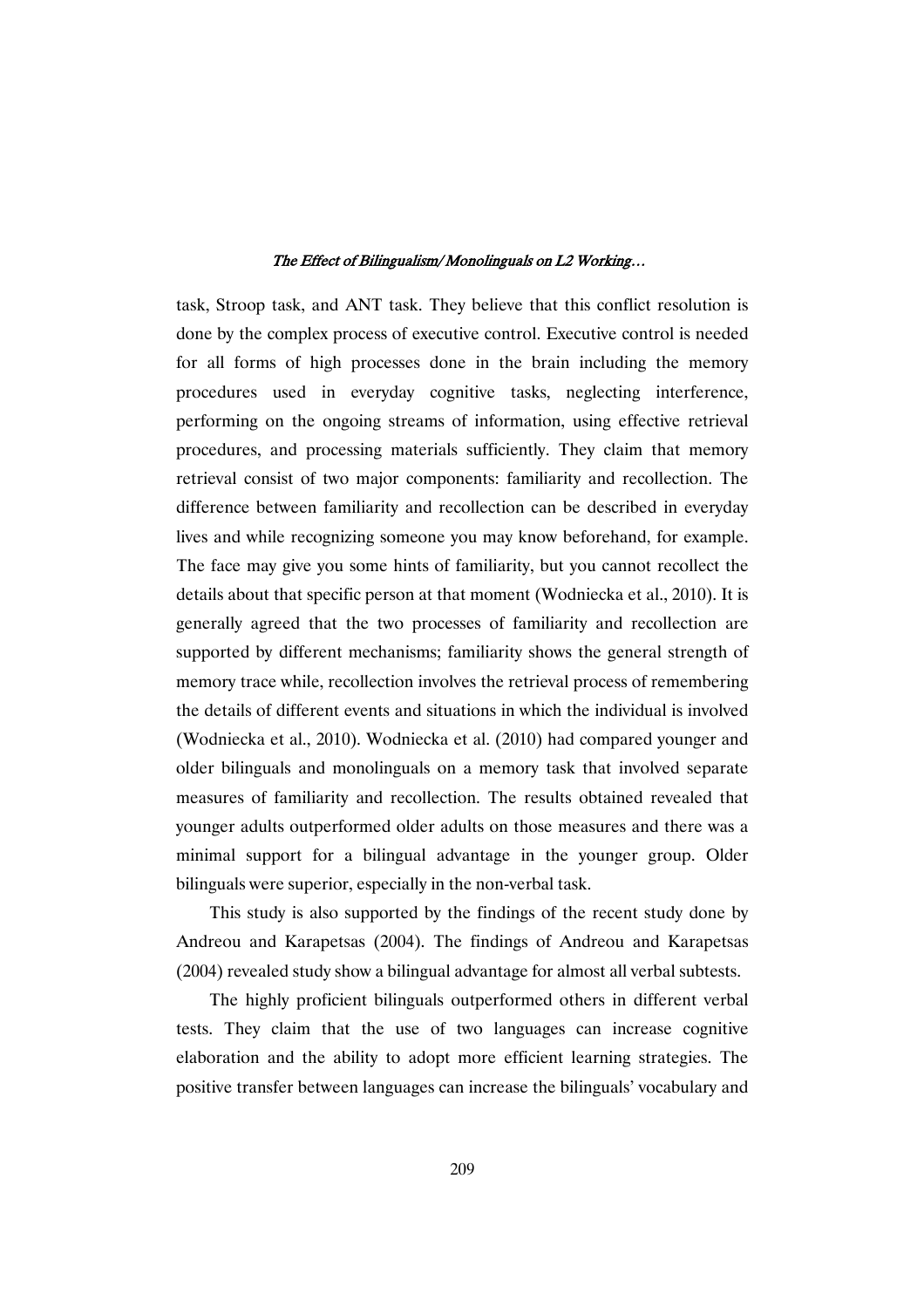language understanding as well. Andreou and Karapetsas (2004) believe that the bilingual individuals can make effective use of their rich linguistic background and acquire the ability to make a connection between two languages through abstract learning. The bilinguals are also able to express the same ideas with two different languages. This provides the bilinguals with the efficient foundations for higher mental flexibility and assists them to acquire more cognitive control in the processing of the information (Andreou & Karapetsas, 2004). They further claim that some other scholars such as Cummins, Carroll, and Spark have asserted that cognitive benefits can be gained only among those individuals who have attained higher stages of balanced bilingualism. Andreou and Karapetsas (2004) believe that these researchers are supporting the "Threshold Theory", put forwarded by Cummins (1976). This theory refers to the minimal level of language proficiency needed to achieve functional abilities in second language. (Richards & Schmidt, 2002). It also maintains that bilinguals should attain high levels of linguistic proficiency in both of their languages to promote cognitive development.

According to Portocarrero et al. (2007) assessment of verbal fluency usually consists of phonetic and semantic fluency tasks. They examined the bilinguals' and monolinguals' phonetic and semantic fluency. The findings revealed that both groups of the participants had similar performance on phonetic fluency. However, the bilinguals showed significantly lower abilities in semantic fluency. Portocarrero et al. (2007) believe that bilinguals performed weaker in semantic fluency because of cross-language interference. They were also lower in receptive and expressive English vocabularies. In another study, Bialystok, Luk, and Craik (2008) examined the bilinguals' and monolinguals' working memory, lexical access, and executive control. The results obtained revealed that bilinguals and monolinguals had a similar performance on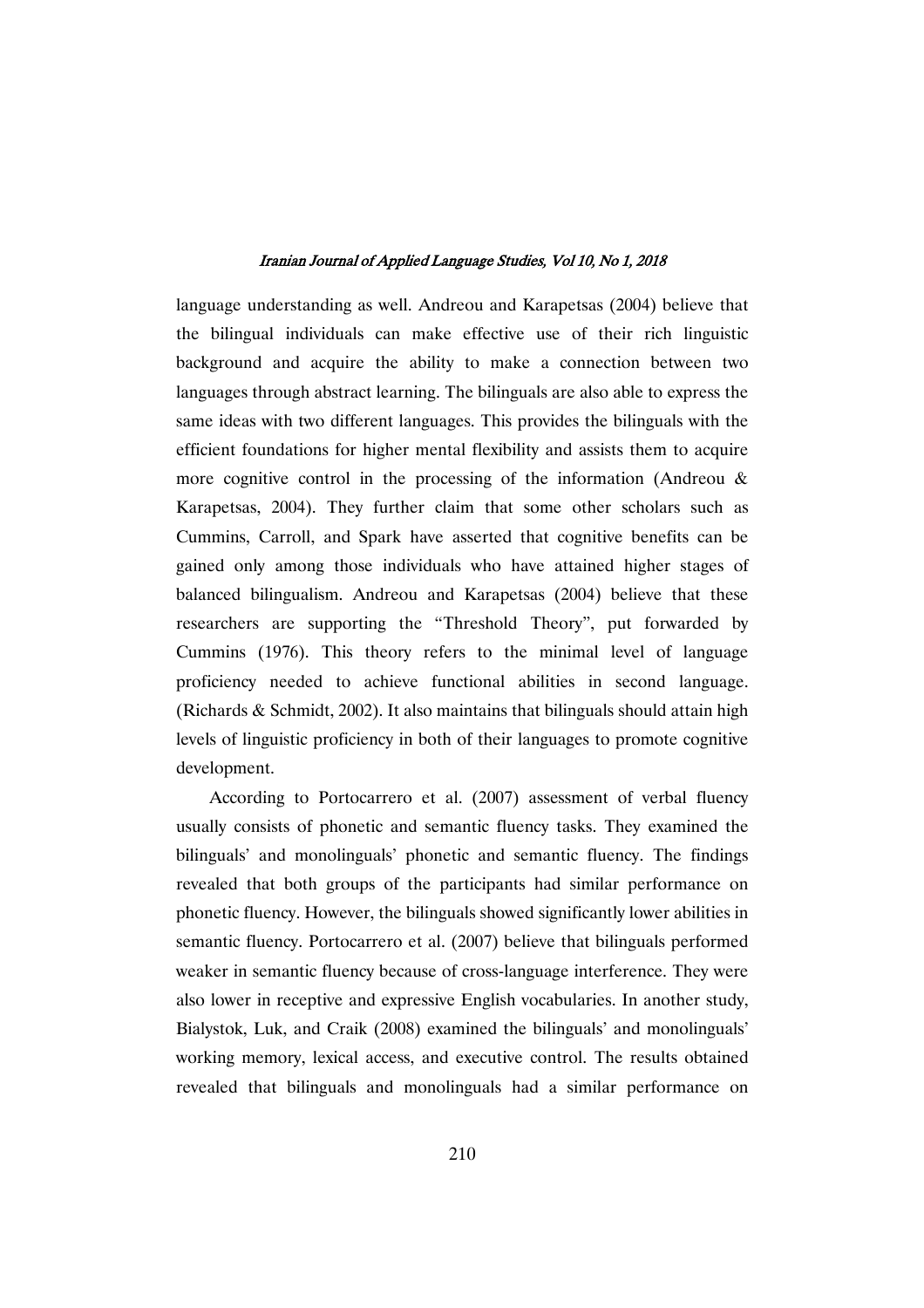working memory tasks, and bilinguals performed better on executive control tasks. Monolingual participants were better on lexical retrieval tasks.

## Working Memory and Second Language Learning

A considerable amount of research has linked WM to second language learning in areas including interactional feedback (e.g., Ando, Fukunaga, Kurahachi, Stuto, Nakano, & Kage, 1992; Mackey, Adams, Stafford, & Winke, 2010; Shahnazari & Adams, in press) and reading comprehension (e.g., Alptekin & Erçetin 2009; Walter, 2004).

Research on the role of WM in learning from L2 corrective feedback suggests that WM may shape, explain, and predict the way that learners respond to corrective feedback (e.g., Trofimovich, 2007). Research conducted by Payne and Whitney (2002) suggests that learners with high WMC benefit more from feedback in face-to-face interaction, whereas those with low WM capacity benefit more from feedback delivered via computer-mediated communication.

Recent studies implicate WM in the production of modified output following interactional feedback. They suggest that individuals with higher WMC benefit more from corrective feedback and produce more modified output (e.g., Mackey et al., 2010; Mackey & Sachs, 2011), which in turn promotes L2 learning (e.g., Swain, 2005). For example, Mackey et al. (2010) examined the relationship between learners, production of modified output and their WMC. In their study, a total number of 42 college-level, L1 English learners of Spanish participated in dyadic task-based interaction. They were given opportunities to modify their erroneous utterances on a wide range of forms followed by a range of corrective feedback types such as recasts and clarification requests. They also completed a listening span test, as a measure of WMC, as well as an exit questionnaire, as an index for the level of the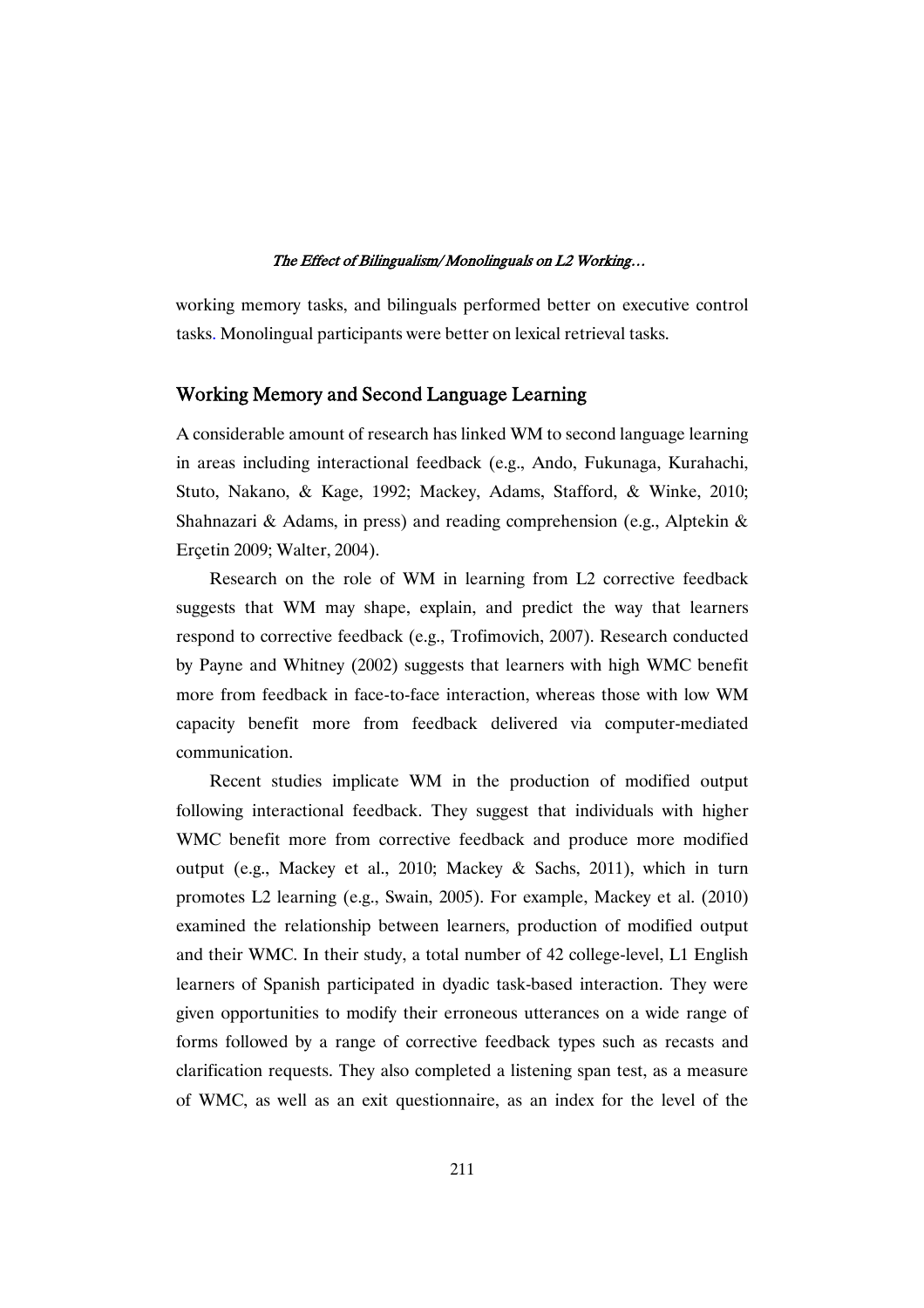learners' involvement in the tasks. Mackey et al. suggested that learners with higher WMC produced more modified output following corrective feedback.

Shahnazari and Adams (in press) also investigated the relationship between modified output and WMC. In their study, a total of 56 L1 Persian EFL learners completed three WM measures, a reading span test, a math span test, and a non-word recognition task, as well as a grammatical judgment test. They also participated in a teacher-learner interaction task where they were given opportunities to modify their problematic utterances on simple present and past tense forms following corrective feedback in the form of simple clarification requests, as a type of elicitation. The results of their study, consistent with those of Mackey et al. (2010), indicated that learners with higher WMC, as measured by the reading span test and math span test, produced more modified output following oral corrective feedback.

Mackey and Sachs (2011) examined the relationship between WMC and interaction-driven learning with older adult learners. They recruited nine L1 Spanish adult ESL learners, four men and five women, ranging from 65-89 years of age, as their participants. The participants completed a listening span test as a measure of WMC, and a non-word recall test as a measure of PSTM. They also participated in some communicative tasks with native speakers of English, who provided corrective feedback in the form of recasts in response to their erroneous utterances on English question forms. They all completed a pretest, and three post-tests on the target structures, which also consisted of communicative tasks that elicited question forms. Mackey and Sachs (2011) found a significant correlation between WMC and L2 development. More specifically, they found that two thirds (6/9) of the participants indicated development in question formation on at least one post-test

Bialystok, Craik, Klein, and Viswanathan (2004), investigating adults in an Indian context, found that bilinguals (Tamil and English) outperformed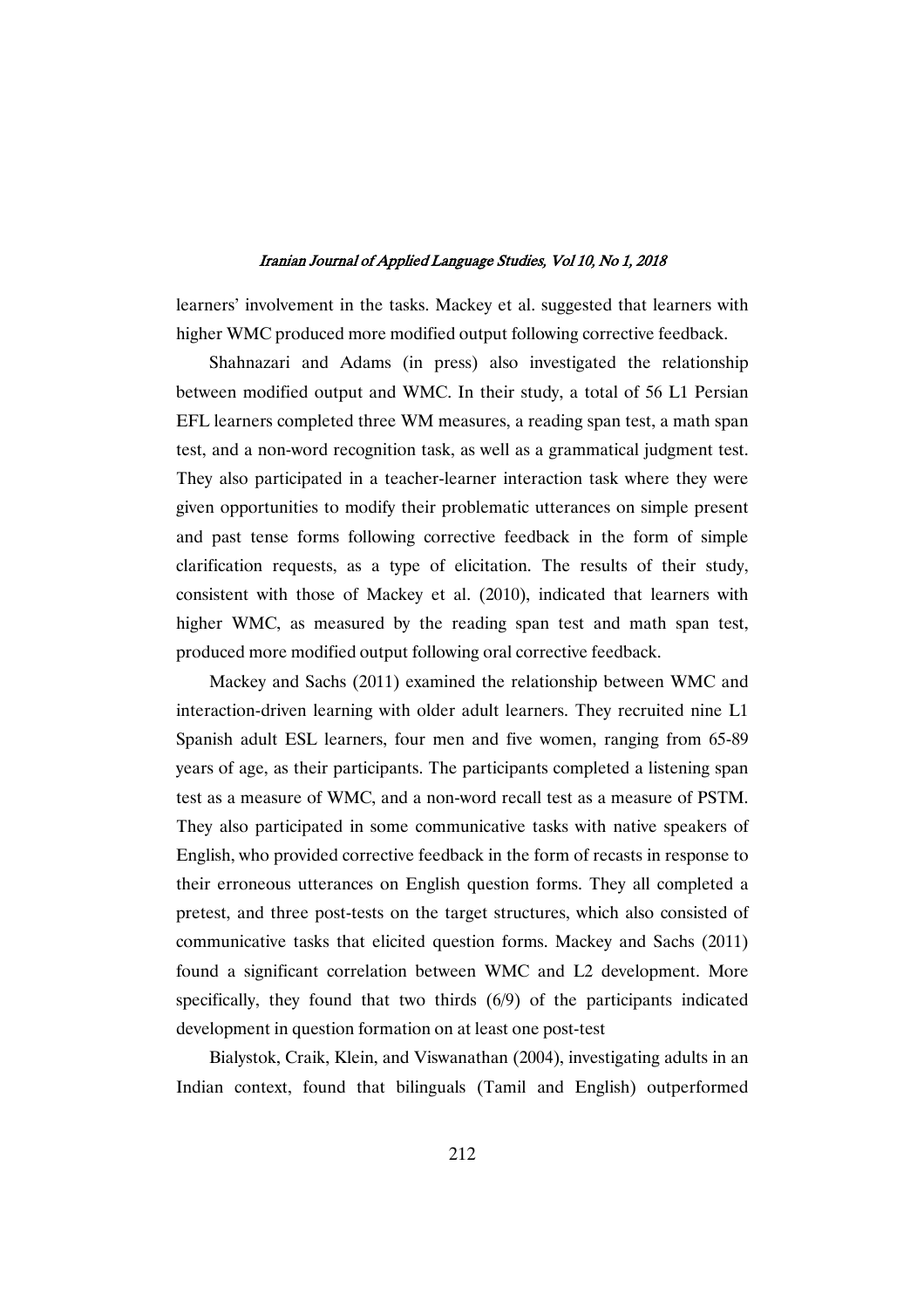monolinguals (English) in three different tasks: the Simon task (with extra memory demands), the alpha span task and the sequencing span task. Participants were young and older adults (overall mean ages of 43 and 71, respectively). Bilinguals in both age groups performed better: they were faster in the Simon task (especially in the incongruent condition) and could handle better the higher demands of having to hold four rules instead of two in WM. This may serve as evidence that the bilingual advantage might be more salient in situations requiring higher processing demands (p. 298). Also, bilingual advantage was greater for older adults, allowing the understanding that "the lifelong experience of managing two languages attenuates age-related decline in the efficiency of inhibitory processing" (p. 301).

Luo, Craik, Moreno, and Bialystok (2013) also tested younger and older bilingual ( $n=159$ ) and monolingual ( $n=119$ ) adults using different verbal (word span and alpha span) and spatial (Corsi blocks) WM tasks. Younger adults were between 18-35 and older adults between 60-80 years old. Monolinguals had English as their L1 and bilinguals had English as their 'dominant language' and also spoke different L2s, such as Russian, Spanish, Cantonese, Farsi, Punjabi, among others. Results have shown an advantage of bilinguals overall regarding the non-verbal domain: from both groups, the bilingual participants outperformed the monolingual ones in the WM spatial tasks.

Bialystok, Poarch, Luo, and Craik (2014) conducted two studies in order to investigate the effects of bilingualism and aging on EF (Study 1) and WM (Study 2). Regarding the second study, 108 participants performed complex verbal (letter task) and nonverbal (figure task) WM tasks which assessed proactive interference in WM. There were 36 younger monolinguals (English; mean age of 20 years) and 36 younger bilinguals (English/other languages), as well as 18 older monolinguals and 18 older bilinguals (mean age of 70 years).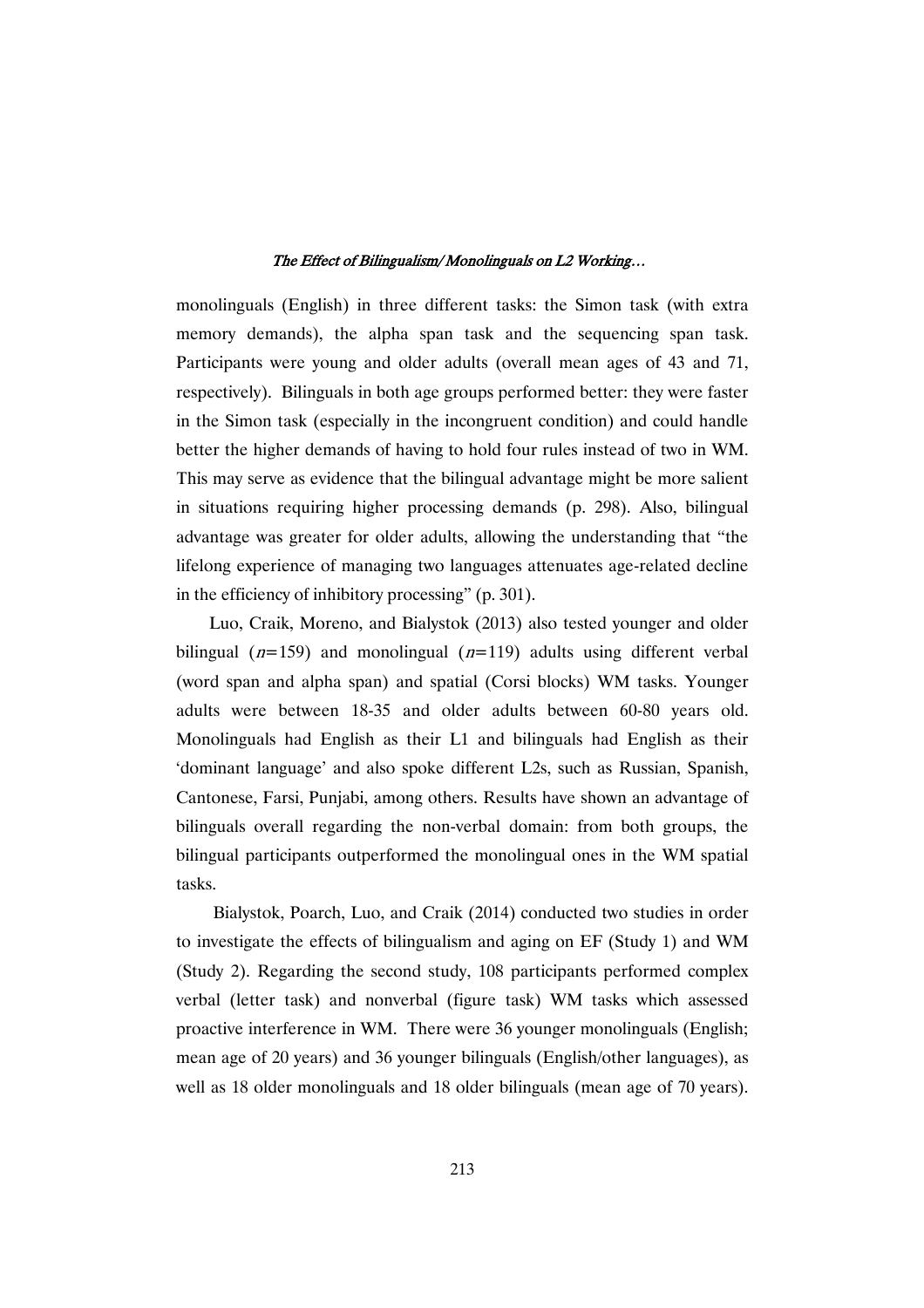Results show a bilingual advantage in the nonverbal task and for older adults; also, older adults showed 'reduced interference costs' in the Simon task, considered a complex task (p. 703). Researchers explain that advantages for bilinguals tend to appear in more demanding tasks because they involve processing which is more demanding (p.703); they also explain the advantages for both children and older adult bilinguals as being due to more efficient EFs which develop in childhood and decline with older adulthood–as well as a 'functional ceiling effect' for younger adults: they are at the peak of their EF abilities, so bilingualism effects are minimal at this stage (p.703).

Namazi and Thordardottir (2010) explored the relationship between verbal WM, visual WM, and controlled attention (CA) in 5-year-old bilingual (15 English/French) and monolingual (15 French and 15 English) children. A listening span, a nonword repetition, a digit span, and an adapted version of the Pattern Recall Test were used for measuring WM, as well as the Simon Task (an inhibitory control task) for measuring CA. In the study, a bilingual advantage was not found either: bilinguals and monolinguals showed equivalent performances on the WM tasks.

## 2. The Present Study

The present study aimed at investigating the effect of bilingualism/ monolinguals on L2 Working Memory Capacity and Verbal Intelligence of Iranian EFL learners. To be more specific, the following research questions were addressed:

- 1. Is there any significant difference between monolingual and bilingual speakers in verbal intelligence?
- 2. is there any significant difference between monolingual and bilingual speakers in L2 working memory capacity?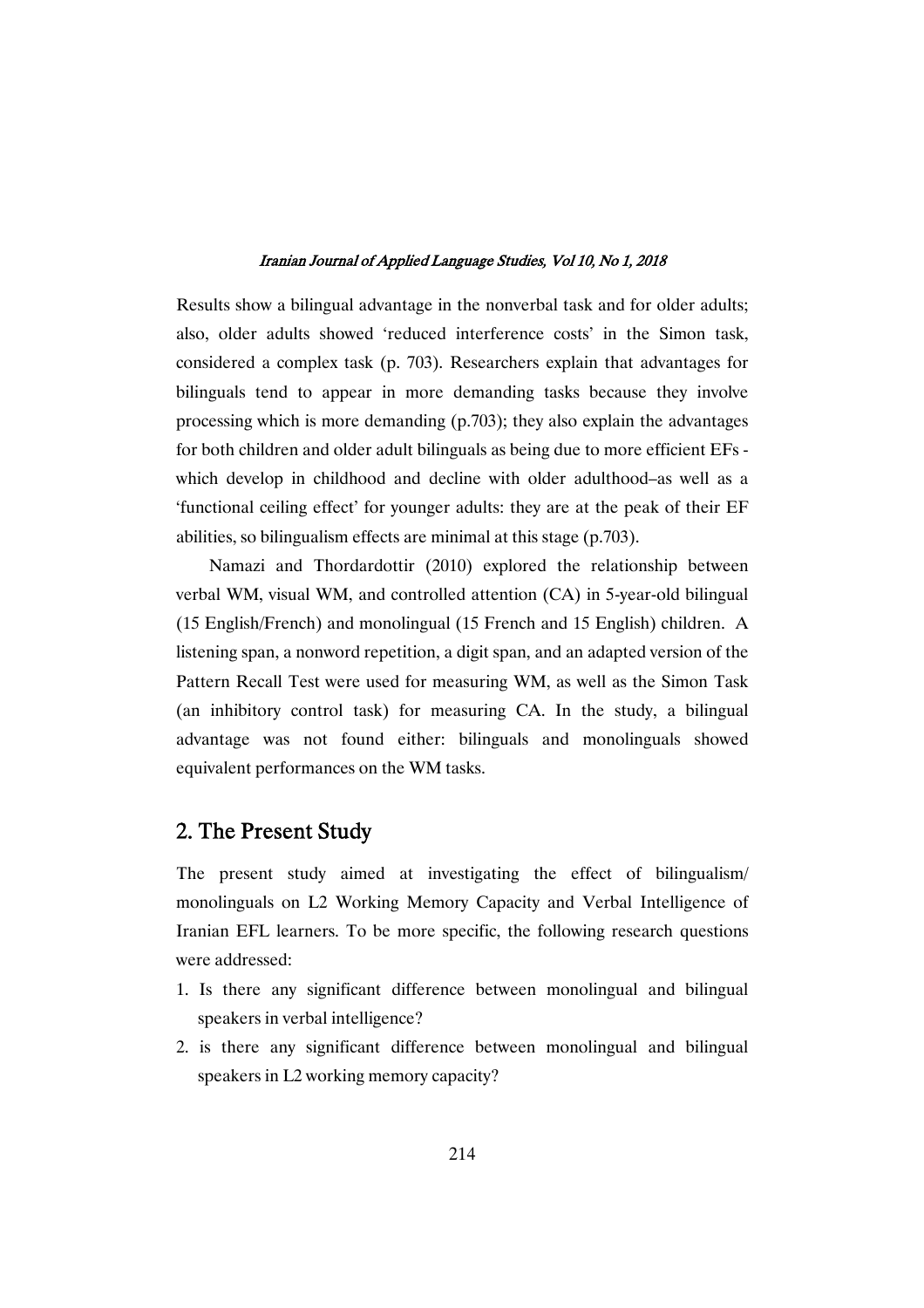## 3.Methodology

## 3.1.Participants

Participants of the study were selected among Iranian upper-elementary EFL students majoring in English-related fields such Teaching English as a Foreign Language (TEFL), English language literature, and English language translation studies at university of Sistan and Baluchestan in Zahedan The participants included both males and females. Upper-elementary students were selected because, in order to draw meaning negotiation attempts, language competence should not be at a high level. All participants were selected through purposive sampling. There were two criteria for selecting the participants: being upper elementary and being either monolingual or bilingual. To have the same number of both status, 30 monolinguals and 30 bilinguals were selected. The participants were all selected from freshman students and included both genders (male and female). They were all assured that the collected data do not directly or indirectly affect their scores on the courses which they took/will take during the treatment.

## 3.2.Instruments

Two different types of instruments were used. The first type of the study consisted of WM measures (two tests) and the second type was used to measure the learners' verbal intelligence.

## WM measures

## Reading Span Test (RST)

Reading span tests were originally introduced by Daneman and Carpenter (1980). They were used to measure WMC. In a reading span test (RST), participants are asked to read sets of sentences, report on the semantic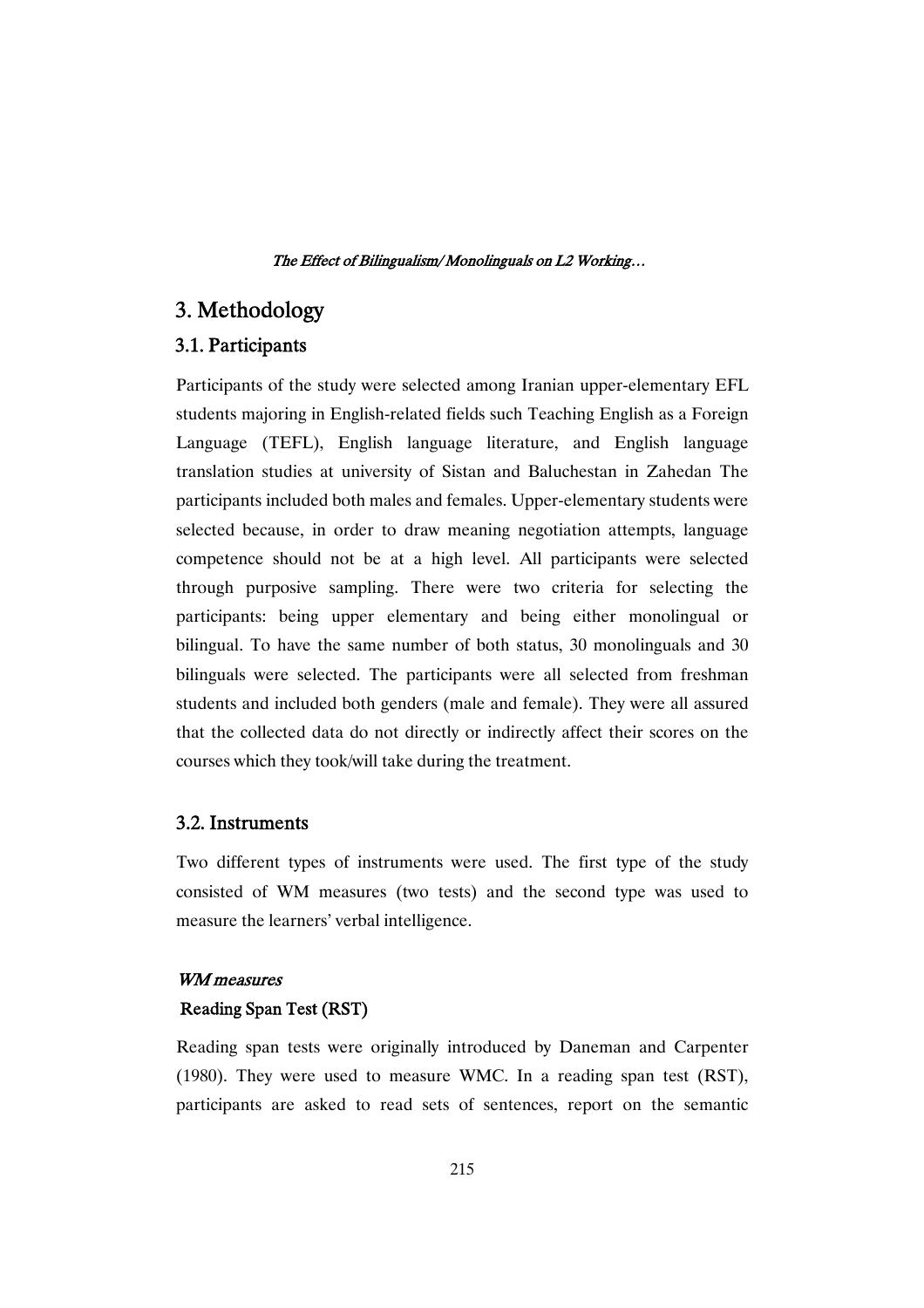acceptability of each sentence and then recall the final word of each sentence when prompted (storage assessment). This test has been used in different studies as a measure of WMC (e.g., Daneman & Carpenter, 1980; Lesser, 2007).

In this study, a Persian RST was used to measure WMC. Literature review indicates that WM is language independent (Miyake & Friedman, 1998; Osaka, Osaka & Groner, 1993). Therefore, WMC can be measured in the L1. The test included 64 sentences, 10 practice session sentences, and 54 test sentences, all of which were in an active and affirmative form within a range of 13-16 words. As Shahnazari (2014) argues, half of the sentences were constructed as 'nonsense' sentences. This was done by rearranging a few content words in such a way that sentences were syntactically possible but semantically anomalous. This test was administered individually using a computer-based format. Because Persian sentences follow SOV syntax (the sentences initiate with a subject followed by an object and a verb respectively), each sentence ends in a verb. Each verb appeared only once in the test. Therefore, the final words in this test were 64 different three syllable verbs. The verbs in each set were not semantically related. The sentences in the test were arranged in three sets of 3, 4, 5, and 6 sentences. Half of the sentences in each set were nonsense. Each sentence appeared on screen for 7 seconds, when the computer transitioned to the next slide. After each set, a slide with 3 hash keys and a two-second auditory prompt appeared. This was to signal to the participants to recall the final word of each sentence in the set.

To score the test, one mark was given to the participants' correct judgment and one mark to their correct recall of the test session items, with a total of 54 each. Therefore, as there were 54 sentences across all the trial sets, the range of the participants' processing and recall scores was between 0 and 54 for each participant. No marks were given to the practice session items. This was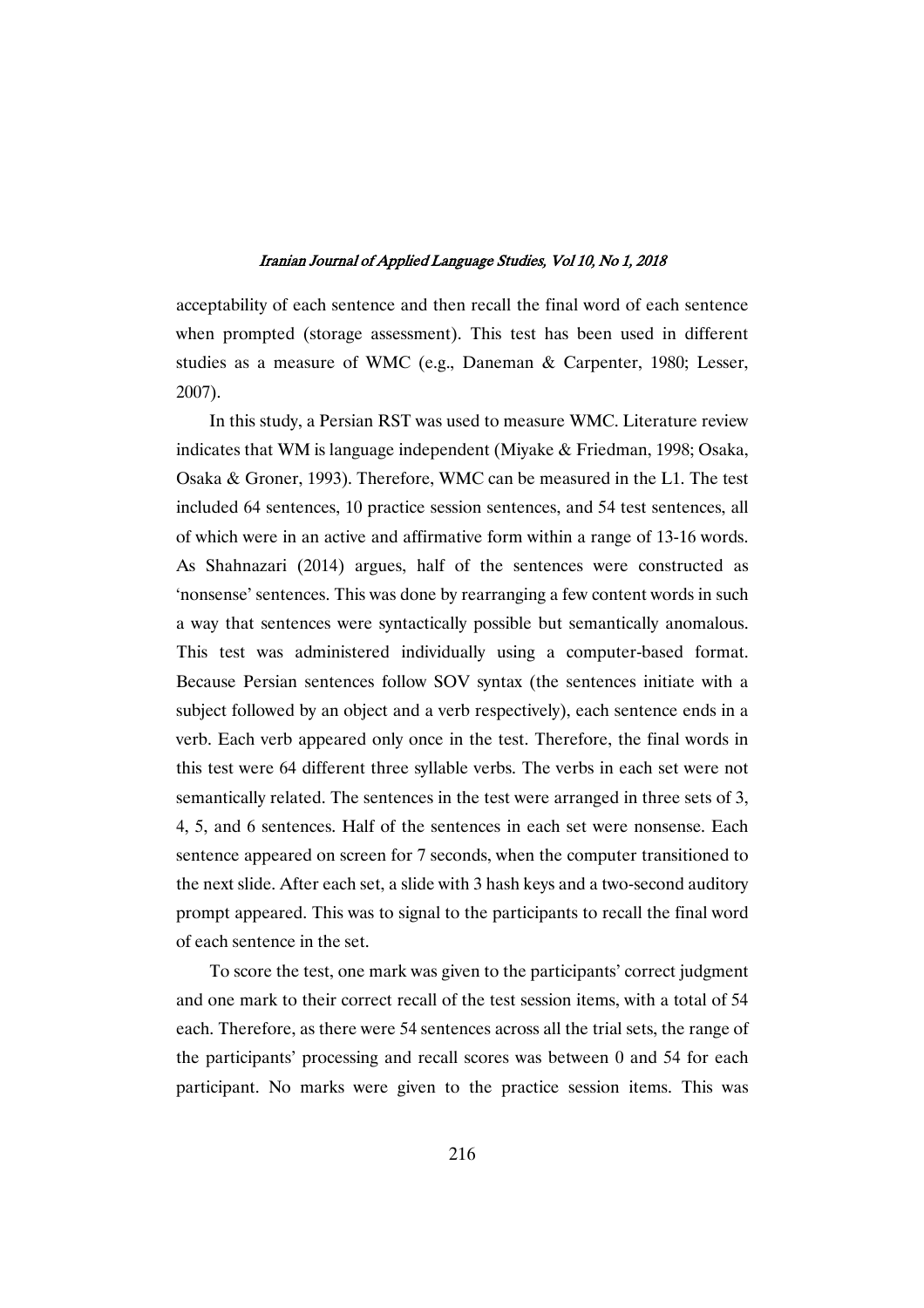consistent with the scoring method in recent studies (e.g., Alptekin & Erçetin, 2009, 2010). The reliability of the test was estimated through running Cronbach's alpha, and the obtained alpha was 0.89, which seemed to be acceptable.

## Non-Word Recognition

A non-word recognition task was also used to measure phonological short term memory (e.g., Gathercole, Frankish, Pickering, Peaker, 1999; Trofimovich, Ammar, & Gatbonton, 2007). Phonological-short term memory controls the temporary storage and processing of verbal information (e.g., Baddeley, 1996; Ellis, 2001). In the non-word recognition task, the participants hear two consecutive sequences of pronounceable non-words and judge whether they are in the same or different order (e.g., Trofimovich et al., 2007). Non-words are used because they minimize the influence of vocabulary knowledge on phonological short-term memory and yield a relatively accurate estimate of it (Shahnazari, 2014).

The non-words used in this test were adapted from Gathercole et al., (2001) by Shahnazari (2014). The test consisted of 22 pairs of sequences of English non-words. The length of each sequence was gradually increased across the pairs within the range of 4 to 7 non-word syllable length. There were 4, 5, 6, and 7 sets of 4, 5, 6, and 7 non-word sequences respectively in this test. This test was conducted in a classroom environment. The participants were required to listen to each pair of sequences to determine whether the order of non-words in both sequences was the same or different by checking the boxes next to each choice in their answer sheet. To score the test, the total number of correct answers was calculated. This was an index of phonological short-term memory. The participants' phonological short-term memory scores ranged between 0 and 22 in this task.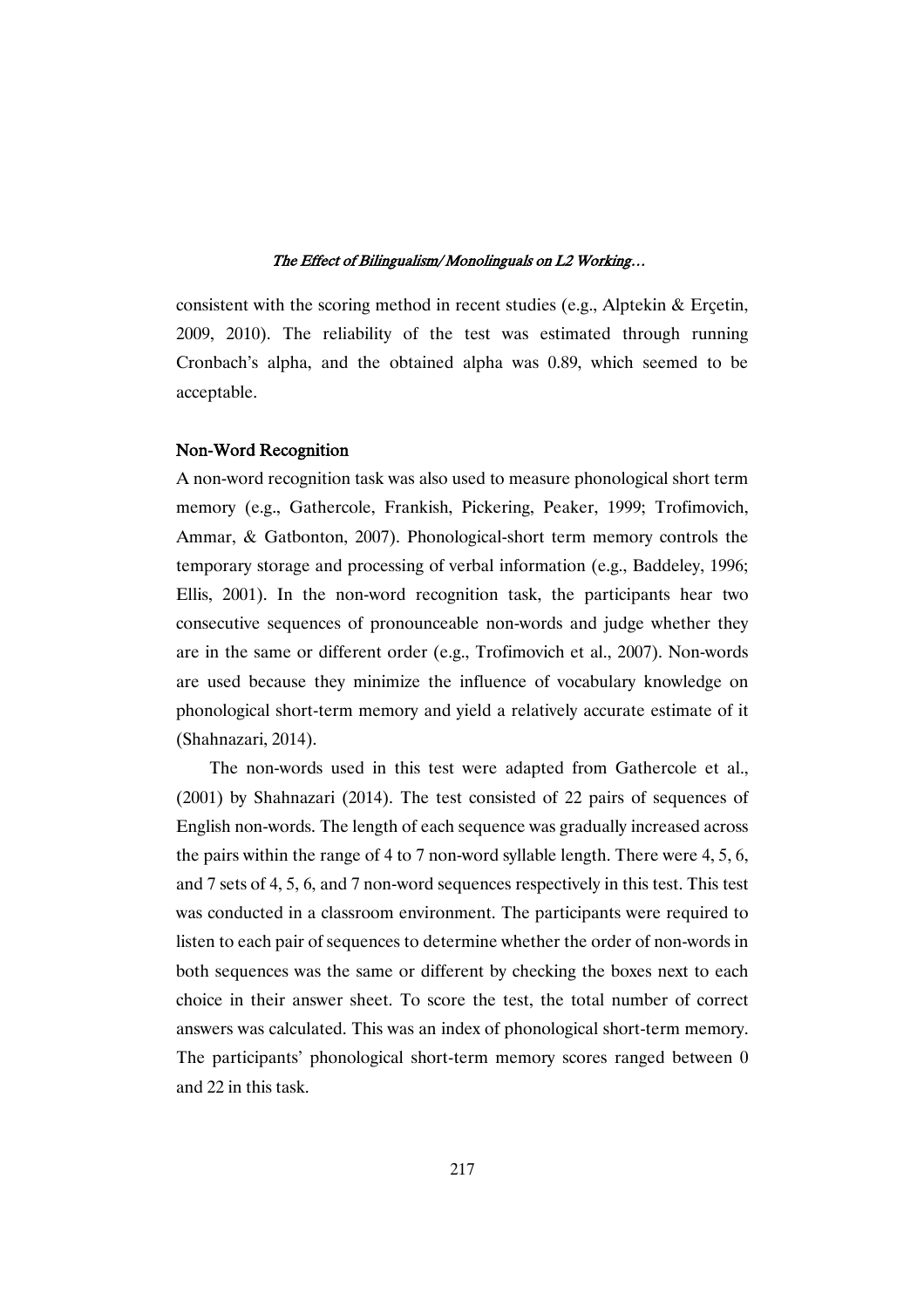## Verbal Intelligence Test

To determine the monolingual and bilingual language learners' verbal intelligence scores, the researcher used the MIDAS test. As Saeidi and Mazoochi (2013) argue MIDAS is a measurement scale recommended by Howard Gardener (1983), who put forward the theory of Multiple Intelligence" (p.324). This test takes 35 minutes to finish and contains 119 Likert-type items, which cover eight areas of intelligence. For eliminating the probable misunderstanding, which might arise from language proficiency limitation of some participants, a translated version of MIDAS developed and validated by Saeidi and Mazoochi (2013) was used. The translated version of the MIDAS test enjoyed the reliability of 0.92.

## 4.Procedure

The present study was carried out in different stages. At first, the participants of the study were selected through purposive sampling. At first, the two types of working memory tests were administered to participants. When each participant finished the working memory tests, s/he attempted the verbal/linguist component of multiple intelligence tests. Each participant's scores on the three different tests were summed. Therefore, each participant had three scores: verbal intelligence, reading span test, and word recognition test. The monolingual and bilingual participants were coded 1 and 2, respectively. In the end, the participants' scores of both monolingual and bilingual participants were compared through running appropriate statistical procedures.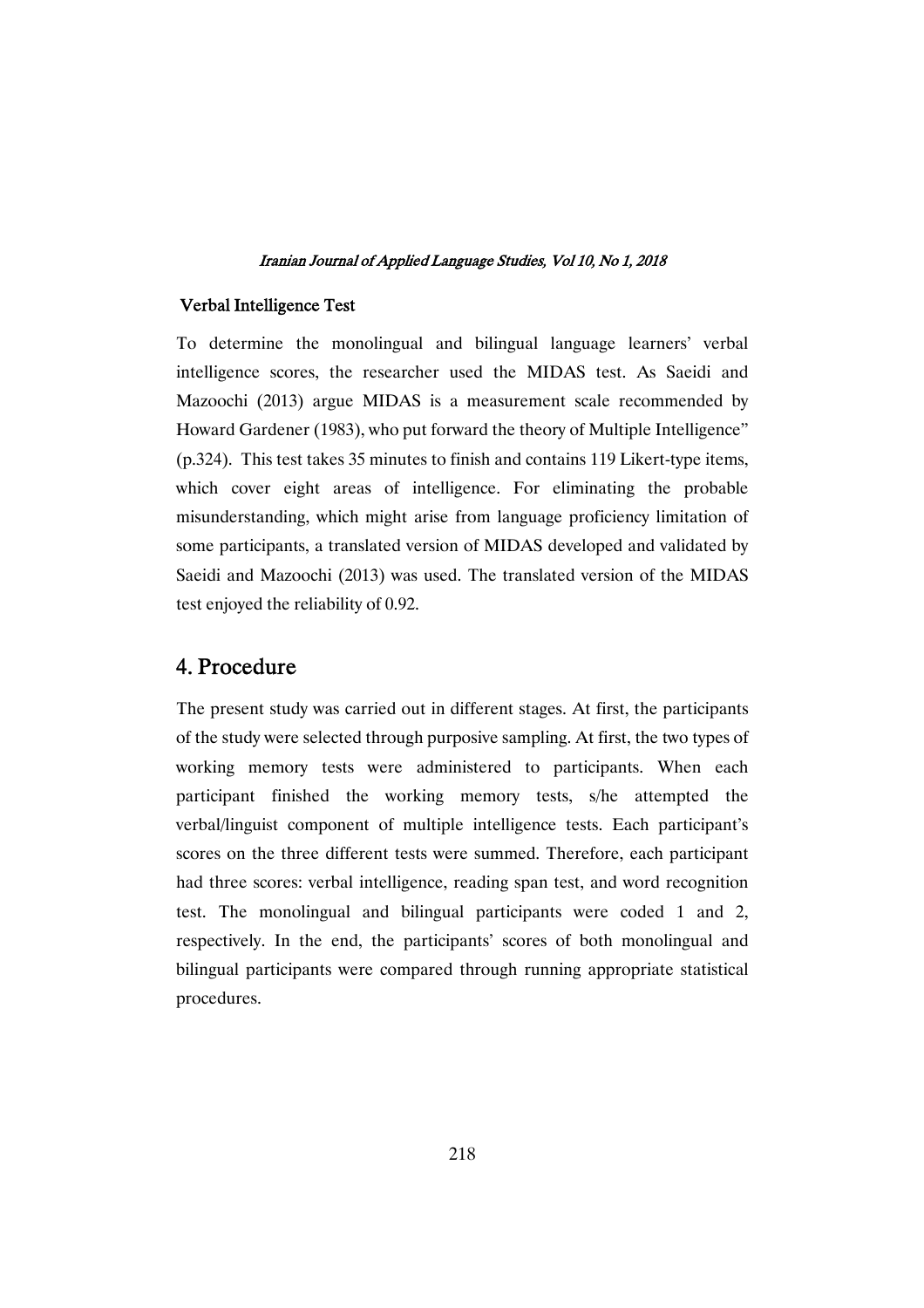## 5.DataAnalysis

The data of the present study were analyzed in different ways. The data were submitted to descriptive statistics (mean & standard deviation) and inferential statistical. In order to see whether the difference between the groups' means on the amount of meaning negotiation was significant, independent samples-ttests were run  $(p=0.05)$ .

## 6.Results

## Monolingual and Bilingual Speakers' Working Memory Capacity

The first research question addressed the difference between the monolingual and bilingual speakers working memory capacity. In order to test this question, the following null hypothesis was stated. The participants scores on the two memory measures were analyzed and submitted to different independent samples t-tests. Results are presented in the following tables.

|            | Groups       | N  | Mean  | Std. Deviation | Std. Error Mean |
|------------|--------------|----|-------|----------------|-----------------|
| <b>RST</b> | monolinguals | 30 | 23.96 | 3.11           | .57             |
| <b>WRT</b> | bilinguals   | 30 | 26.53 | 3.170          | .57             |
| <b>RST</b> | monolinguals | 30 | 10.4  | 2.1            | .39             |
|            | bilinguals   | 30 | 12.5  | 1.8            | .39             |

Table 1. Descriptive Statistics of Monolingual and Bilingual Speakers' on RST and WRT

As it is shown in Table 4.1, the mean scores of the monolingual language learners on reading span test is 23.96, and the standard deviation is 3.11. However, the mean score of the bilinguals on RST is 26.53, and the standard deviation is 3.17. Therefore, it can be seen that the bilinguals outperformed the monolinguals.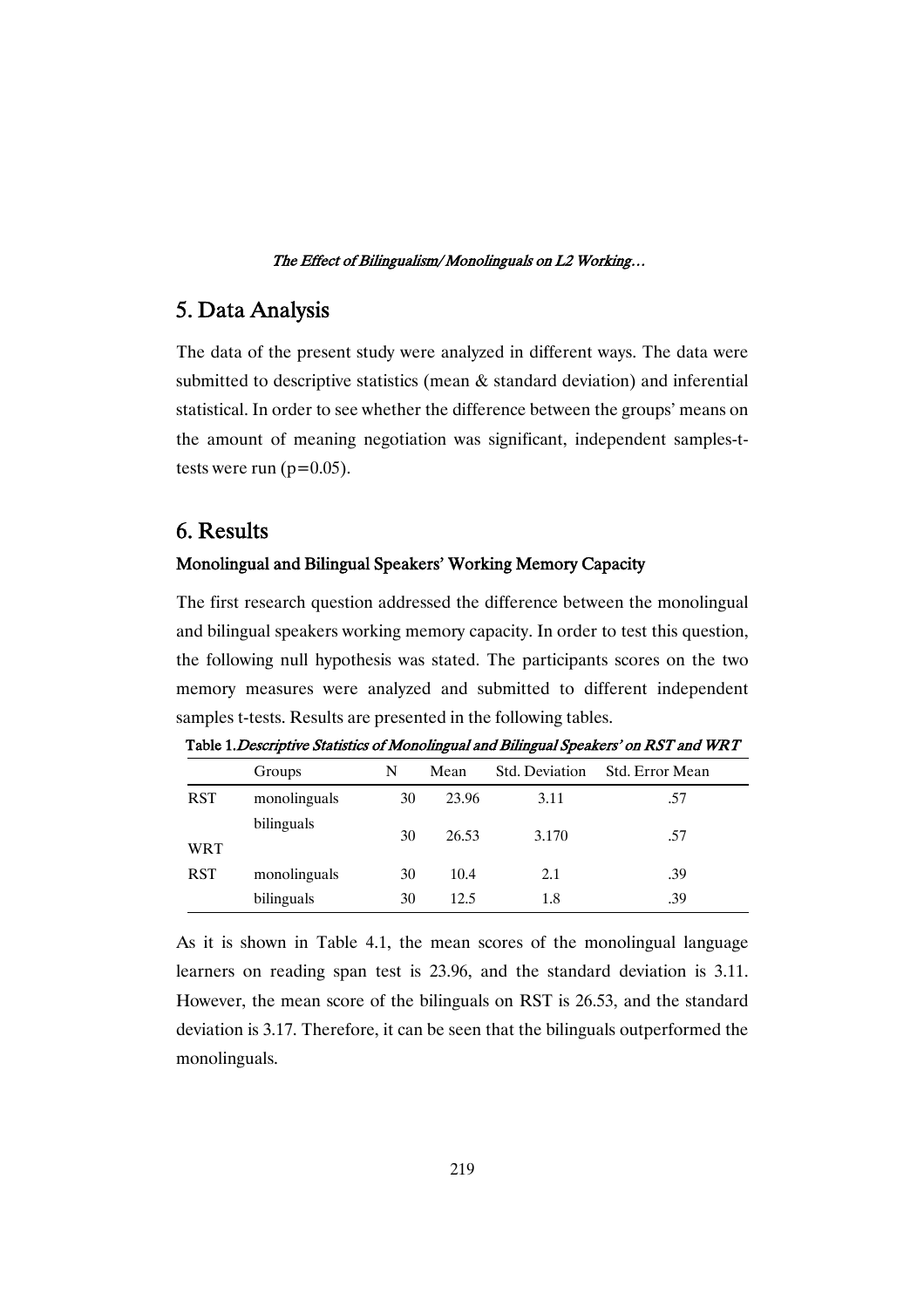Results also show that the mean scores of monolinguals and bilinguals on word recognition test (the second memory measure test) are 10.4 and 12.5, respectively. That is, bilingual language learners outperformed monolinguals on word recognition test. To see whether the difference between means scores of the groups was statistically different or not, the mean scores were submitted to an independent sample t-tests. Results are presented in the following table.

|                             | Levene's Test for<br>of<br>Equality |      |                              |      |      |            |  |
|-----------------------------|-------------------------------------|------|------------------------------|------|------|------------|--|
|                             |                                     |      |                              |      |      |            |  |
|                             | Variances                           |      | t-test for Equality of Means |      |      |            |  |
|                             |                                     |      |                              |      |      | Mean       |  |
|                             | F                                   | Sig. | t                            | df   | Sig. | Difference |  |
| RST Equal variances assumed | .016                                | .900 | $-3.13$ 58                   |      | .003 | $-2.56$    |  |
| Equal variances not assumed |                                     |      | $-3.13$ 58.0                 |      | .003 | $-2.56$    |  |
| WR Equal variances assumed  | 1.080                               | .303 | $-4.2$                       | 58   | .001 | $-2.16$    |  |
| Equal variances not assumed |                                     |      | $-4.2$                       | 56.4 | .001 | $-2.16$    |  |

Table 4.2. T-tests for Bilingual and Monolingual Speakers' Means on RST  $\&$  WRT

As it is shown in the above table, the results of Levene's test for RST (F= 0.016,  $p=0.9$ ) and word recognition test  $(F=1.08, p=0.30)$  show that the variances of monolingual and bilingual language learners on the memory tests were homogenous. Therefore, the researcher was safe enough to report the data for the condition of "equal variances assumed". As it can also be seen, the mean scores of the groups (monolingual vs., bilingual) on Reading span test (RST) was significantly different (t=-3.13, df=58,  $p=0.003<0.05$ , mean difference=-2.56), favoring the bilingual language learners.

Results also show that the difference between the groups' mean scores on the second memory test (word recognition) was statistically significant, favoring the bilingual language learners ( $t = -4.2$ ,  $df = 58$ ,  $p = 0.001 < 0.05$ , mean difference =-2.16). Therefore, as the means of the groups on the WMC tests are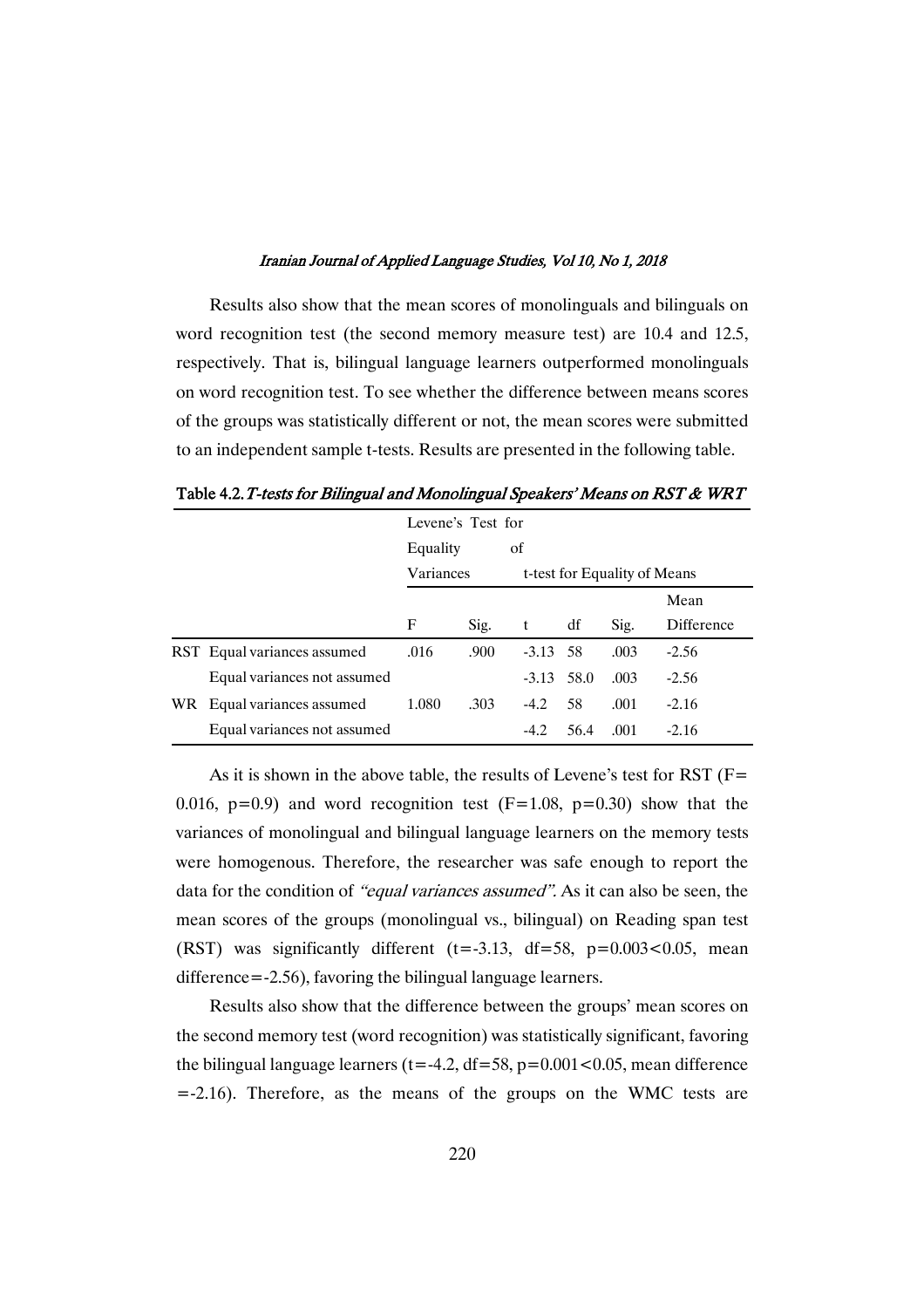statistically different, it could be argued that bilingual language learners outperform monolingual language learners in WMC. As the results, the null hypothesis can be strongly rejected, and it could be strongly claimed that bilingual language learners (in this case Baluch learners of English language) have a better working memory capacity than do the monolingual language learners (in this case, Persian learners of English as a foreign language).

## Monolingual and Bilingual Speakers' Verbal Intelligence

The second research question addressed the difference between the monolingual and bilingual speakers' verbal intelligence. In order to test the hypothesis, the participants' scores on verbal intelligence measure were analyzed and submitted to an independent samples t-test. Results are presented in the following tables.

Table 3. Descriptive Statistics of Monolingual and Bilingual Speakers' on Verbal Intelligence Test

|     | Groups       | N  | Mean |     | Std. Deviation Std. Error Mean |
|-----|--------------|----|------|-----|--------------------------------|
| WR. | monolinguals | 30 | 47   | 4.5 | 0.92                           |
|     | bilinguals   | 30 | 54   | 5.6 | 089                            |

As it is shown in Table 4.3, the mean scores of the monolingual language learners' verbal intelligence test are 47, and the standard deviation is 4.5. However, the mean score of the bilinguals on verbal intelligence test is 54, and the standard deviation is 5.6. Therefore, it can be seen that the bilinguals outperformed the monolinguals on verbal intelligence test. To see whether the difference between means scores of the groups was statistically different or not, the mean scores were submitted to an independent sample t-test. Results are presented in the following table.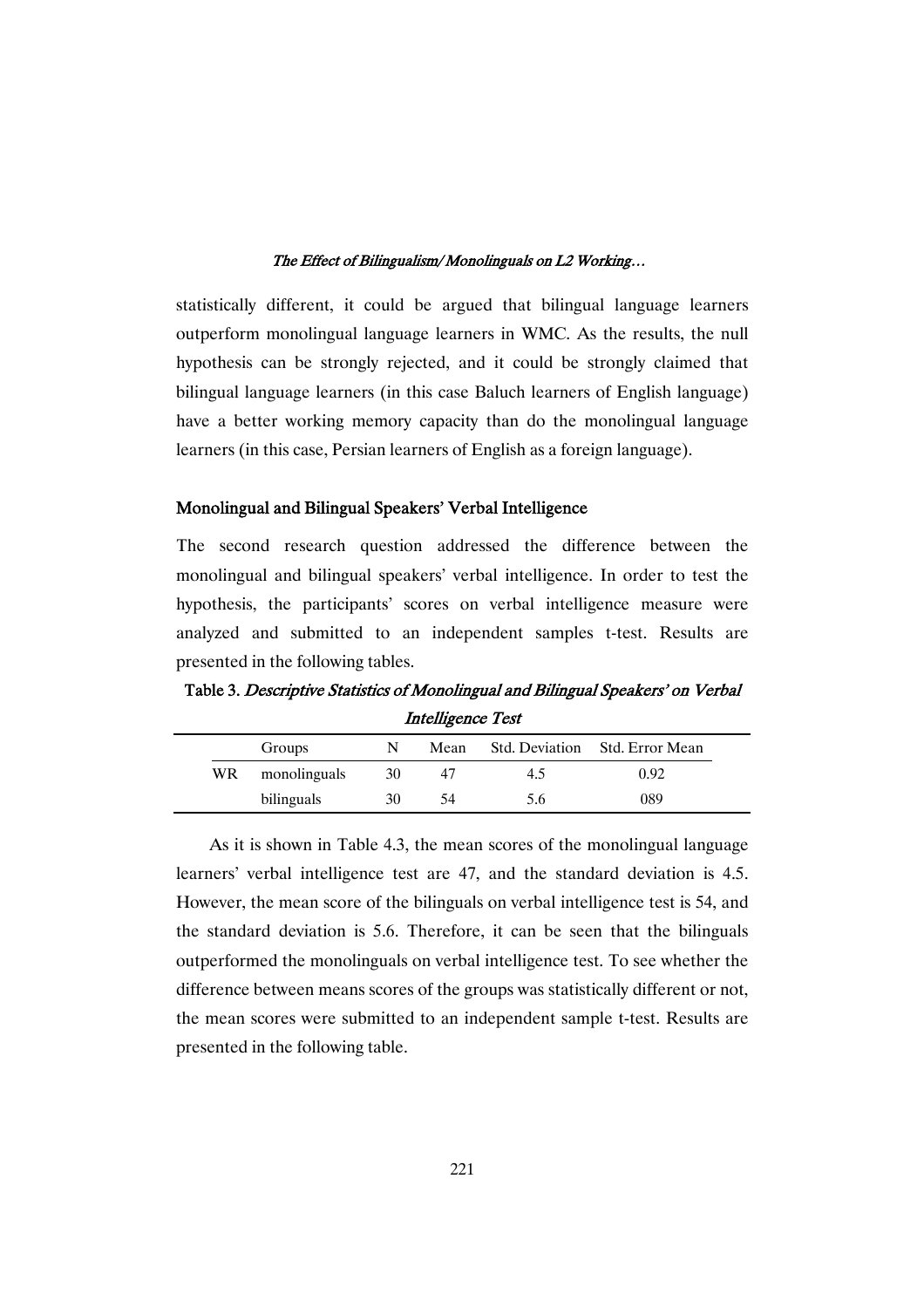|              |                 |             | <i><b>IMIGHTSOMOO I ODI</b></i> |                              |      |      |                 |
|--------------|-----------------|-------------|---------------------------------|------------------------------|------|------|-----------------|
|              |                 |             | Levene's Test for               |                              |      |      |                 |
|              |                 | Equality of |                                 |                              |      |      |                 |
|              |                 | Variances   |                                 | t-test for Equality of Means |      |      |                 |
|              |                 | F           | Sig.                            | t                            | df   | Sig. | Mean Difference |
| Verbal       | Equal variances | 3.5         | .12                             | $-2.8$                       | 58   | .001 |                 |
| intelligence | assumed         |             |                                 |                              |      |      |                 |
|              | Equal variances |             |                                 | $-3.8$                       | 54.9 | .001 |                 |
|              | not assumed     |             |                                 |                              |      |      |                 |

Table 4.4. T-tests for Bilingual and Monolingual Speakers' Means on Verbal **Intelligence Test** 

As it is shown in the above table, the results of Levene's test ( $F=3.5$ ,  $p=$ 0.12) show that the variances of monolingual and bilingual language learners on the verbal intelligence were homogenous. Therefore, the researcher was safe enough to report the data for the condition of "equal variances assumed". As it can also be seen, the mean scores of the groups (monolingual vs., bilingual) on verbal intelligence test was significantly different  $(t=-3.8, df=58,$  $p=0.003<0.05$ , mean difference=-1.1), favoring the bilingual language learners. Results also show that the difference between the groups' mean scores on the second memory test (word recognition) was statistically significant, favoring the bilingual language learners ( $t = -4.2$ ,  $df = 58$ ,  $p = 0.001 <$ 0.05, mean difference=-As the results, the null hypothesis can be strongly rejected and it could be strongly claimed that bilingual language learners (in this case Baluch learners of English language) have a better verbal intelligence than do the monolingual language learners (in this case, Persian learners of English as a foreign language).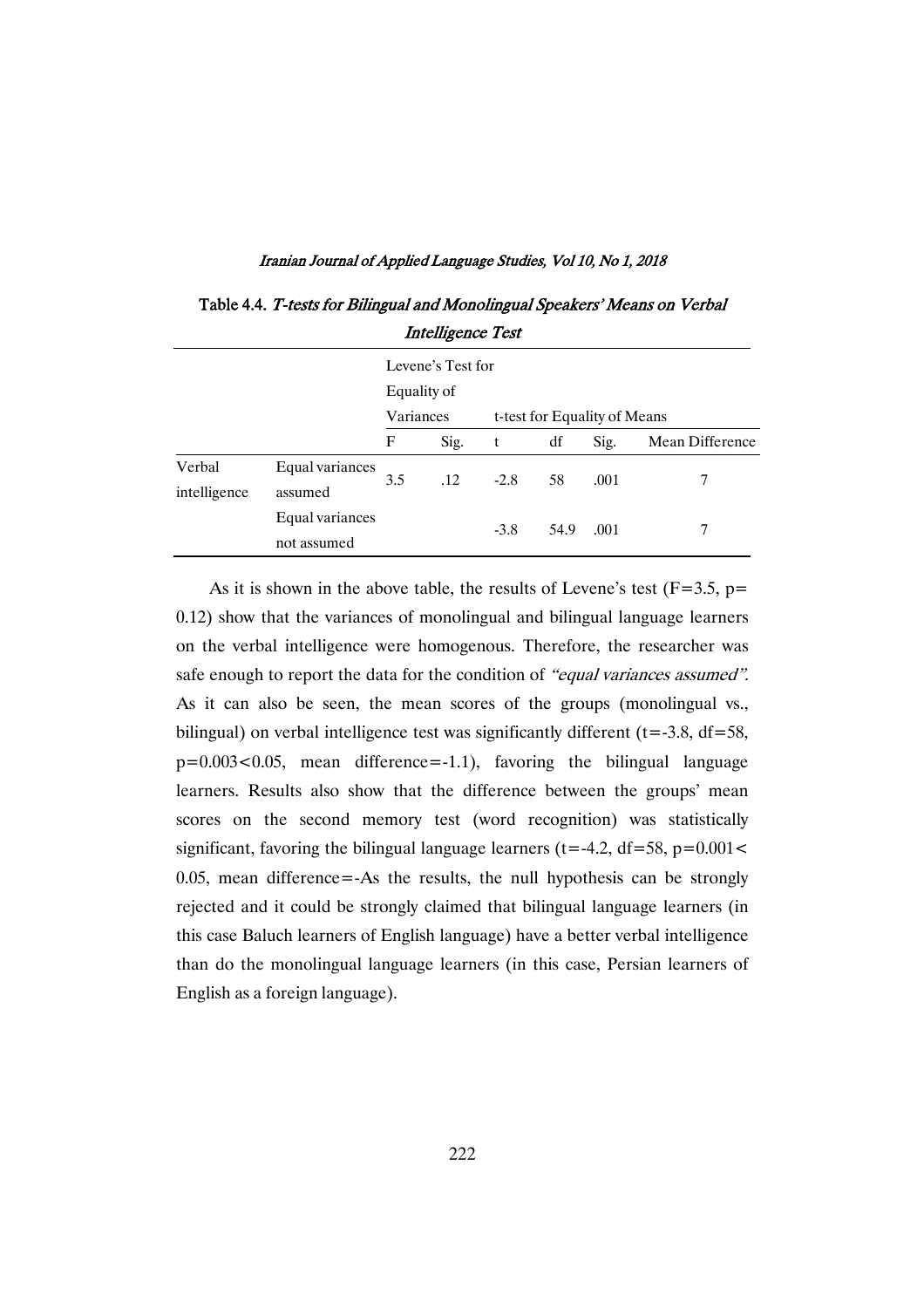## 7.Discussion

The present study had two main purposes. The first purpose of the study was to investigate the impact of bilingualism on the EFL learners' WMC. In so doing, the mean scores of monolingual and bilingual language learners on the two memory measures were submitted to statistical tests. Results showed that bilingual language learners had higher WMC. Therefore, the findings of the study confirms that bilingualism has cognitive advantages and in line with the other researchers, it can be strongly argued that bilingualism is associated with the enhancement of multiple executive functions, including efficiency (Blumenfeld & Marian, 2014), cognitive flexibility (Adi-Japha et al., 2010), task-switching (Gold et al., 2013; Prior & MacWhinney, 2010), and conflict resolution (Donnelly, Brooks, & Homer, 2015). Such an advantage can be the result of lifelong experience which manages multiple languages which compete for selection (Bialystok et al., 2012).

It can also be claimed that as language processing is to a great extent dependent on WMC and there is a strong positive relationship between higherorder executive functions and WMC (Engle, 2002). It is, therefore, logical to expect that bilinguals would also have greater WM capacity than monolinguals. This finding is consistent with findings of some studies (e.g., Morales et al., 2013; Soliman, 2014) but it is unlike the other studies which found no effect (e.g., Namazi &Thordardottir, 2010; Ratiu, & Azuma, 2015).

Despite the existence of contradictory studies, there are reasons to expect that bilinguals might have greater working memory capacity than monolinguals (Spivey & Marian, 1999; Thierry & Wu, 2007; Wu & Thierry, 2010, 2012). The findings also verify the findings of some researchers (Bialystok, 1999; Bialystok et al., 2004; Costa et al., 2008) who claim that larger WM capacity represents greater ability to control attention. It is therefore especially important to discover the reality of these effects in light of the contentious nature of the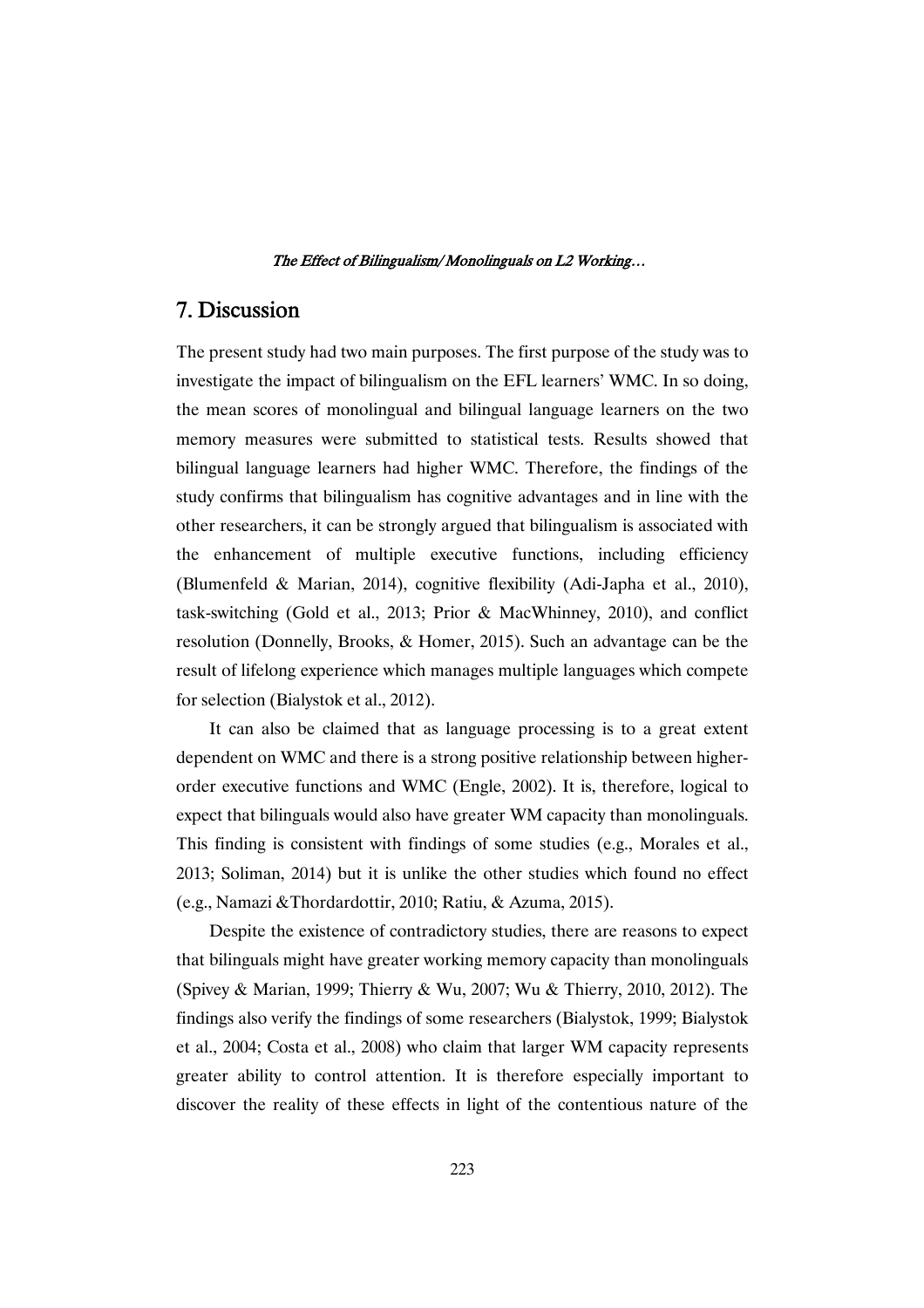field. That is, through replication of the study and selecting a large number of monolingual and monolingual EFL learners, it can be better clarified whether bilingualism is advantageous or not.

The second purpose of the study was to see whether the bilingualism affects EFL learners' verbal intelligence or not. Results showed that bilinguals had a better score on verbal intelligence than do the monolinguals. This finding is consistent with many studies such as Clarkson (1992), Sampath (2005), Andreou and Karapetsas (2004), Bialystok, Luk, and Craik (2008), and Sanz (2000) who claim that bilingualism has positive effects of on different aspects of cognition, creative thinking, abstract reasoning, memory, verbal and non-verbal abilities, social judgment, and personality.

This finding supports the results claimed by Sampath (2005), who reported a high performance for bilinguals in terms of linguistic intelligence. Andreou and Karapetsas (2004) also found similar results. They found out that the proficient bilinguals performed better for almost all verbal sub-tests. They claim that the bilingual participants in their study have achieved high levels of linguistic abilities so that their bilingualism can enhance their cognitive development.

## 8. Conclusion and Implications

The present study aimed at investigating the impact of bilingualism on EFL learners' WMC and verbal intelligence. In so doing, two groups of Baluch language learners (as bilinguals) and Persian speakers learning English were selected through convenience sampling. The participants received two memory measures and a verbal intelligence test. The two groups' scores were analyzed by running appropriate descriptive and inferential statistics. Results showed that bilingual EFL learners outperformed monolingual language learners in both memory measures and verbal intelligence tests.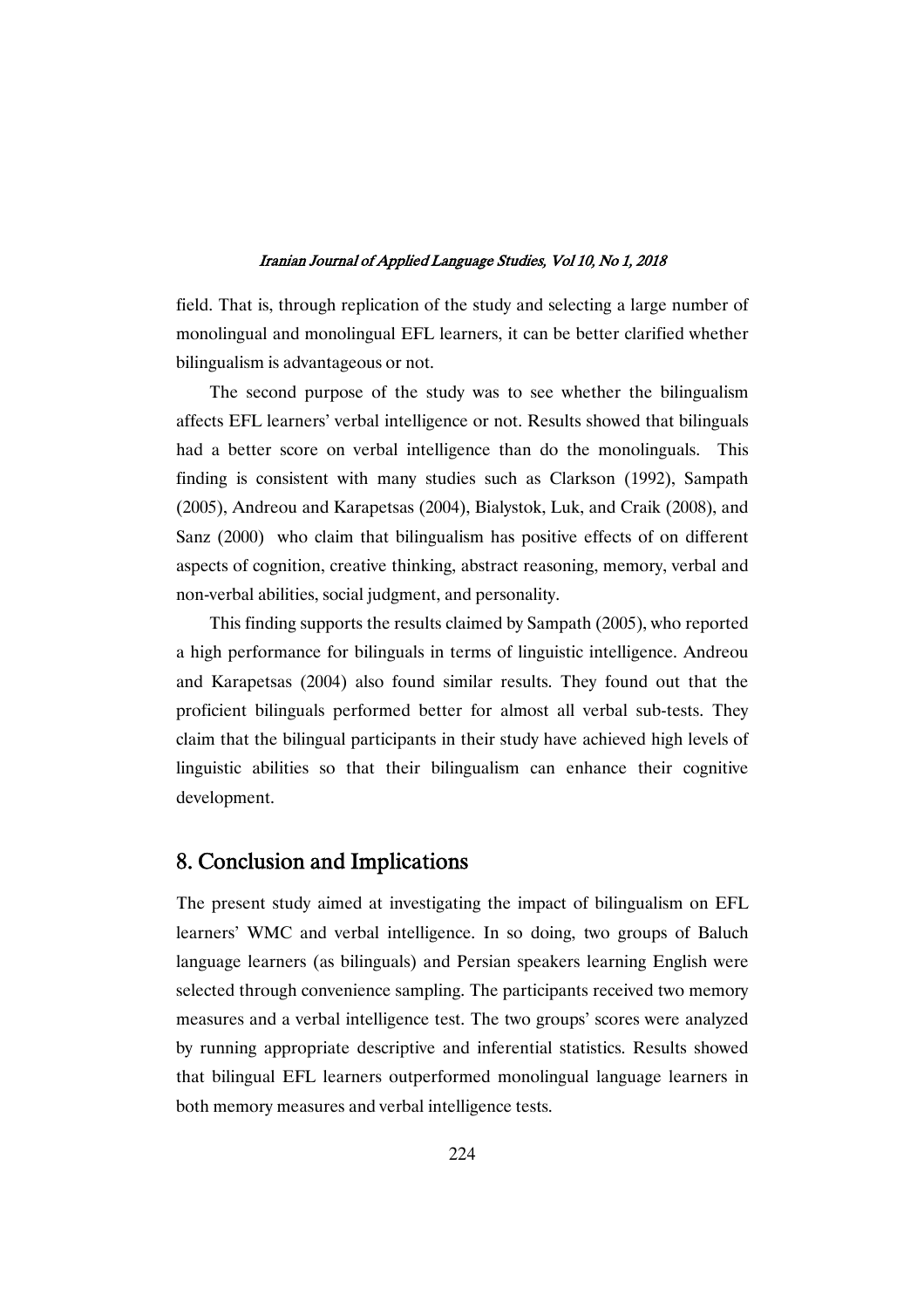Therefore, in line with findings of the study, it can be concluded that bilingualism affects EFL learners' learning process as well as WMC which is assumed to be a cognitive variable. It can also be concluded that bilingualism has some advantages in comparison to monolinguals. It could also be concluded that bilingualism affects the language learners' verbal/linguistics intelligence of foreign language learners. In sum, it can be argued that bilingual language learners make use of the systems of the language they learned to control the process of language learning.

This study examined whether the relationship between WMC and bilingualism is significant. Like the prior studies, the present study indicated that bilingualism affects WMC and verbal intelligence. However, this study is distinguished from the prior studies in that it adds two unique theoretical implications to the research area of WM and bilingualism

The current study also provides some important implications for research processes for WM and verbal intelligence. The results obtained from this study should be interpreted with great cautious on the ground that there are so many factors which may affect linguistic intelligence and WMC of individuals. However, the findings may be very helpful for syllabus designers, policymakers, teachers, and also parents, who should be notified with the positive effects of bilingualism. In conclusion, from the data available, which showed higher performance of bilinguals in terms of linguistic intelligence and WMC, it is suggested that bilingualism may lead to enhanced levels of linguistic intelligence.

## References

Adams, D. M., & Hamm, M. (2008). *Bringing science and mathematics to life for* all earners. Canada: World Scientific Publishing.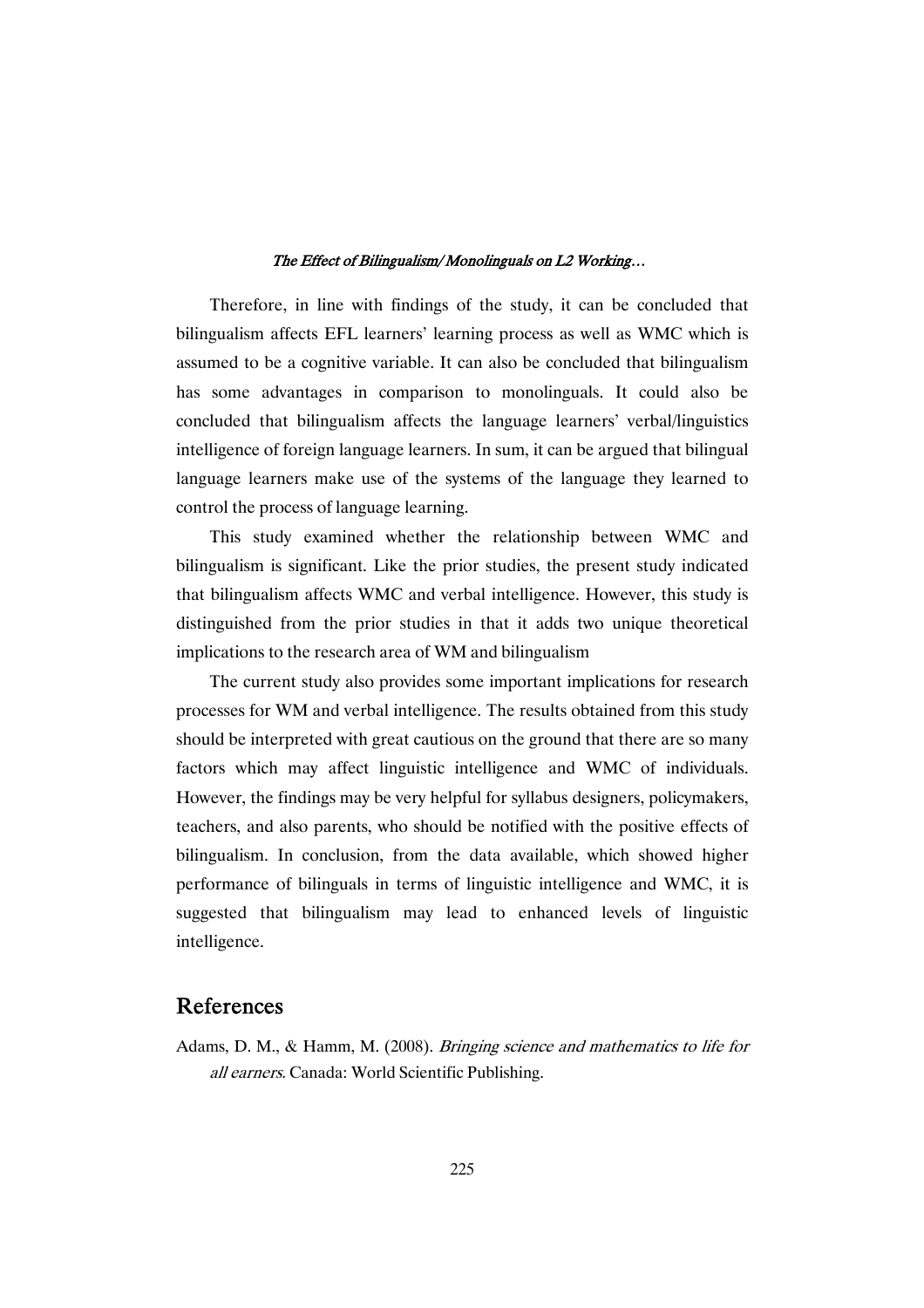- Andreou, G., & Karapetsas, A. (2004). Verbal abilities in low and highly proficient bilinguals. Journal of Psychological Research, 33(5), 30-56.
- Baddeley, A. (1996). Exploring the central executive. Q. J. Exp. Psychol. 49(1), 5-28.
- Bak, T. H. (2015). Beyond a simple 'yes' and 'no'. Cortex: A journal devoted to the study of the nervous system and behavior, <sup>73</sup>(2), 332–33.
- Bak, T. H. (2016). The impact of bilingualism on cognitive ageing and dementia: finding a path through a forest of confounding variables. Linguist. Approaches Biling, <sup>6</sup>(1–2), 205–226.
- Bak, T. H., Vega-Mendoza, M., Sorace, A. (2014a). Never too late? An advantage on tests of auditory attention extends to late bilinguals. Front Psychology, <sup>5</sup>, 485.
- Bak, T.H., Nissan, J. J., Allerhand, M. M., Deary ,I. J. (2014b). Does bilingualism influence cognitive ageing? Ann. Neurol. <sup>75</sup>, 959–963.
- Bak, T., Alladi, S. (2016). Bilingualism, dementia and the tale of many variables: why we need to move beyond the Western World. Cortex, <sup>74</sup>, 315–317
- Bialystok, E. (2001) Bilingualism in development: Language, literacy, and cognition. Cambridge: Cambridge University Press.
- Bialystok, E., Craik, F., & Luk, G. (2012) Bilingualism: consequences for mind and brain. Trends in Cognitive Sciences, <sup>16</sup>, 240–50.
- Bialystok E, Craik, F.I, Klein, R, & Viswanathan, M. (2004). Bilingualism, aging, and cognitive control: evidence from the Simon task. Psychology and Aging, <sup>19</sup>, 290–303.
- Bialystok, E., Martin, M. M., & Viswanathan, M. (2005). Bilingualism across the lifespan: The rise and fall of inhibitory control. International Journal of Bilingualism, 9, 103–119.
- Bialystok, E., Luk, G., & Craik, F. (2008). Cognitive control and lexical access in younger and older bilinguals. Journal of Experimental Psychology, <sup>34</sup>, (4), 23- 48.
- Bialystok, E. (2011). Reshaping the mind: The benefits of bilingualism. Canadian Journal of Experimental Psychology, <sup>65</sup>(4), 14-38.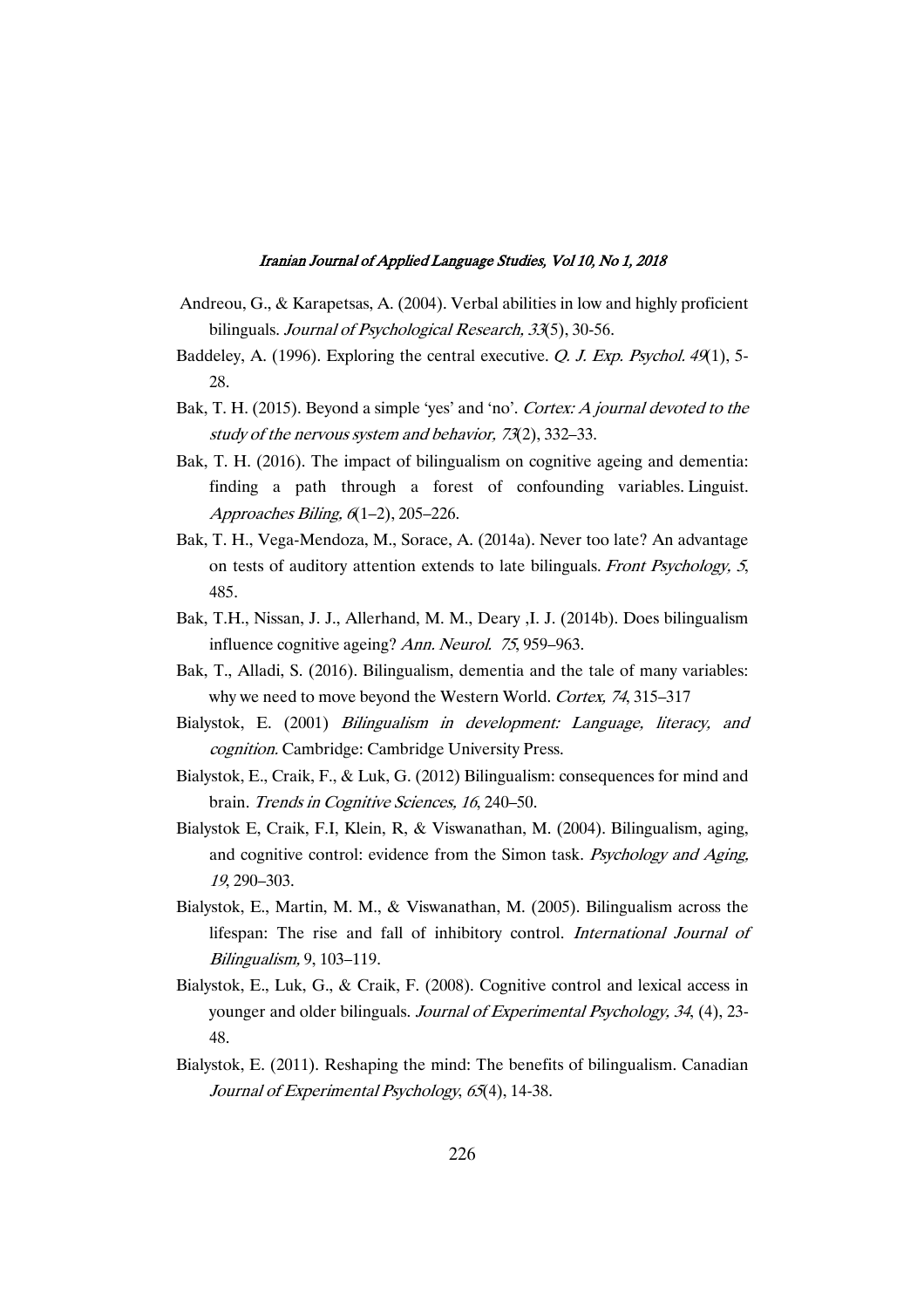- Bialystok, E., Craik, F., & Luk, G. (2008). Cognitive control and lexical access in younger and older bilinguals. Journal of Experimental Psychology, Learning, memory, and cognition, <sup>34</sup>, 830- 859.
- Blumenfeld, H. K., & Marian, V. (2014) Cognitive control in bilinguals: Advantages in stimulus– stimulus inhibition. Bilingualism: Language and Cognition, 17, 610–29.
- Butler, Y. G., & Hakuta, K. (2006). The handbook of bilingualism. New Jersy: Blackwell Publishing.
- Calvo, A., Bialystok, E. (2014). Independent effects of bilingualism and socioeconomic status on language ability and executive functioning. Cognition, <sup>130</sup>, 278–288
- Chase, D. (2005). Underlying factor structures of the Stanford-Binet intelligence scales – 5th Ed. (Doctoral dissertation, Drexel University, USA).
- Cummins, J. (2001). Bilingual children's mother tongue: Why is it important for education? Sprogforum NR, 15.
- Cummins, J. (2012). Linguistic interdependence and the educational development of bilingual children. Review of Educational Research, <sup>82</sup>(3), 12-30.
- Costa, A., Hernández, M., & Sebastián-Gallés, N. (2008) Bilingualism aids conflict resolution:Evidence from the ANT task. Cognition,106, 59–86.
- Engel de Abreu, PM. (2011) Working memory in multilingual children: Is there a bilingual effect? Memory, 19, 529–37.
- Fornuskova, J. (2011). What can bilingualism do for you? The advantages of bilingual language development (Master's thesis). Agder University, Norway.
- Gardner, H. (1983). Frames of mind: The theory of multiple intelligences. New York: Basic Books.
- Gardner, H. (1993). Multiple intelligences: New horizons. New York: Basic University.
- Gardner, H. (1993). Intelligences reframed. New York: Basic Books.
- Gathercole V. C., Thomas E. M., Kennedy I., Prys C., Young N., Viñas Guasch N., Roberts E.J., Hughes E.K., Jones L.(2014). Does language dominance affect cognitive performance in bilinguals? Lifespan evidence from preschoolers'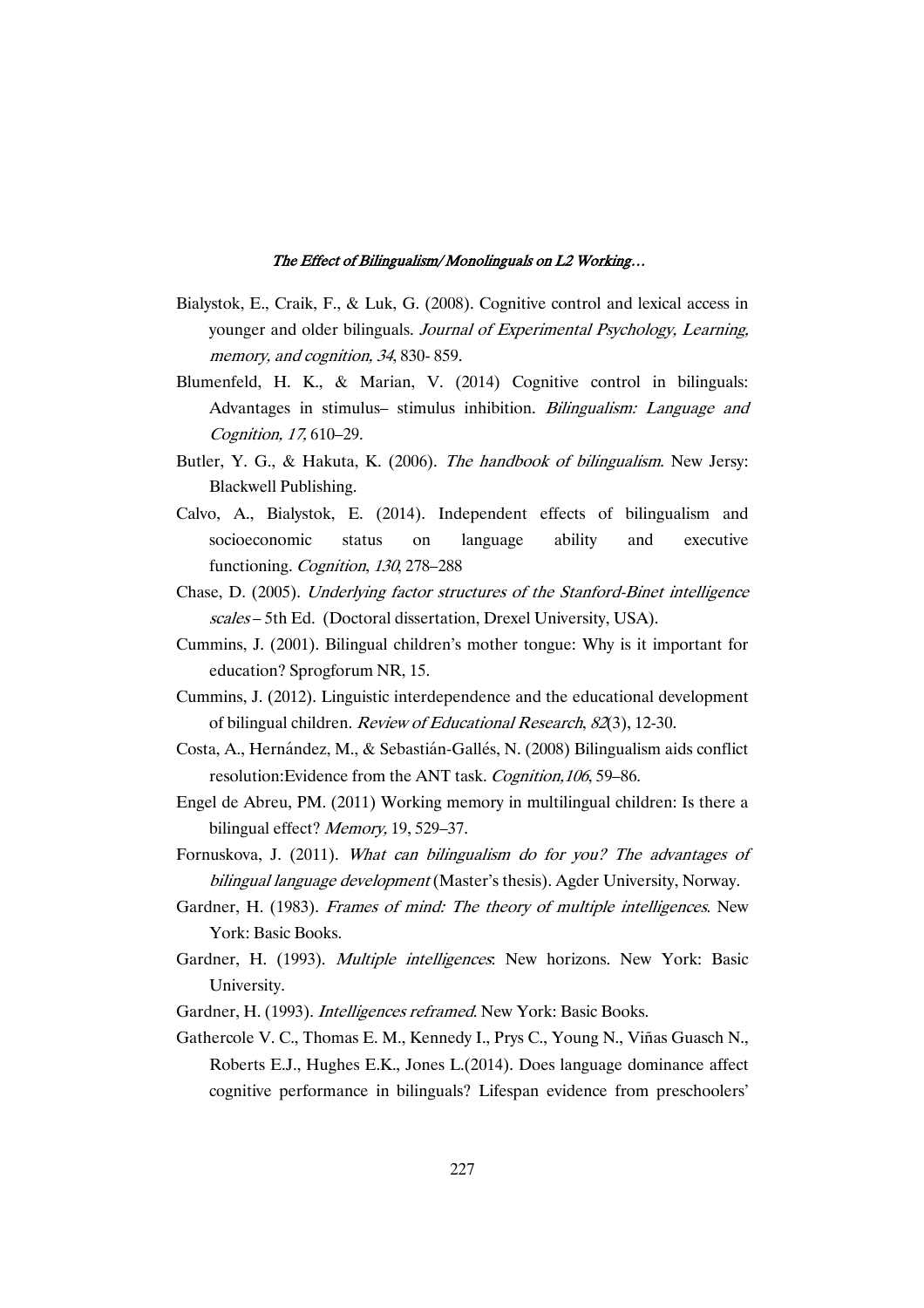through older adults on card sorting, Simon and metalinguistic tasks. Front. Psychol,  $5(11)$ , 25-45.

- Gasquoine, P.G. (2016) Effects of bilingualism on vocabulary, executive functions, age of dementia onset, and regional brain structure. Neuropsychology. Electronic publication ahead of print version. Published online: 12 May 2016 (doi: 10.1037/neu0000294).
- Harding, E., & Riley, Ph. (2006). The bilingual family: A handbook for parents. Cambridge: Cambridge University Press.
- Kapa L. L., Colombo, J. (2013). Attentional control in early and later bilingual children. Cogn. Dev.28, 233-246.
- Kavé G., Eyal N., Shorek A., Cohen-Mansfield J. (2008). Multilingualism and cognitive state in the oldest old. Psychol. Aging, <sup>23</sup>, 70–78.
- Kerrigan L., Thomas M. S., Bright P., Filippi R. (2016). Evidence of an advantage in visuo-spatial memory for bilingual compared to monolingual speakers. Biling.: Lang. Cognit. 1-11.
- Kharkhurin, A.V. (2010). Bilingual verbal and nonverbal creative behavior. International Journal of Bilingualism, <sup>14</sup> (2), 23-34.
- Kousaie, S., & Taler, V. (2015). The bilingual advantage: Elusive but worth the effort? Cortex, <sup>73</sup>, 338–339.
- Kovács Á. M., Mehler J. (2009). Cognitive gains in 7-month-old bilingual infants. Proc. Natl. Acad. Sci. <sup>106</sup>, 6556–6560.
- Kroll J.F., Bialystok E. Understanding the consequences of bilingualism for language processing and cognition. J. Cognit. Psychol. 25(5), 23-46.
- Kroll, J. F., & Gollan, T. H. (2014) Speech planning in two languages: What bilinguals tell us about language production. In Ferreira V., Goldrick M., & Miozzo, M. (eds) The Oxford handbook of language production. Oxford: Oxford University Press, pp. 165–81.
- Lee, P. (1996). Cognitive development in bilingual children: A case for bilingual instruction in early childhood education. The Bilingual Research Journal, 20, 78-99.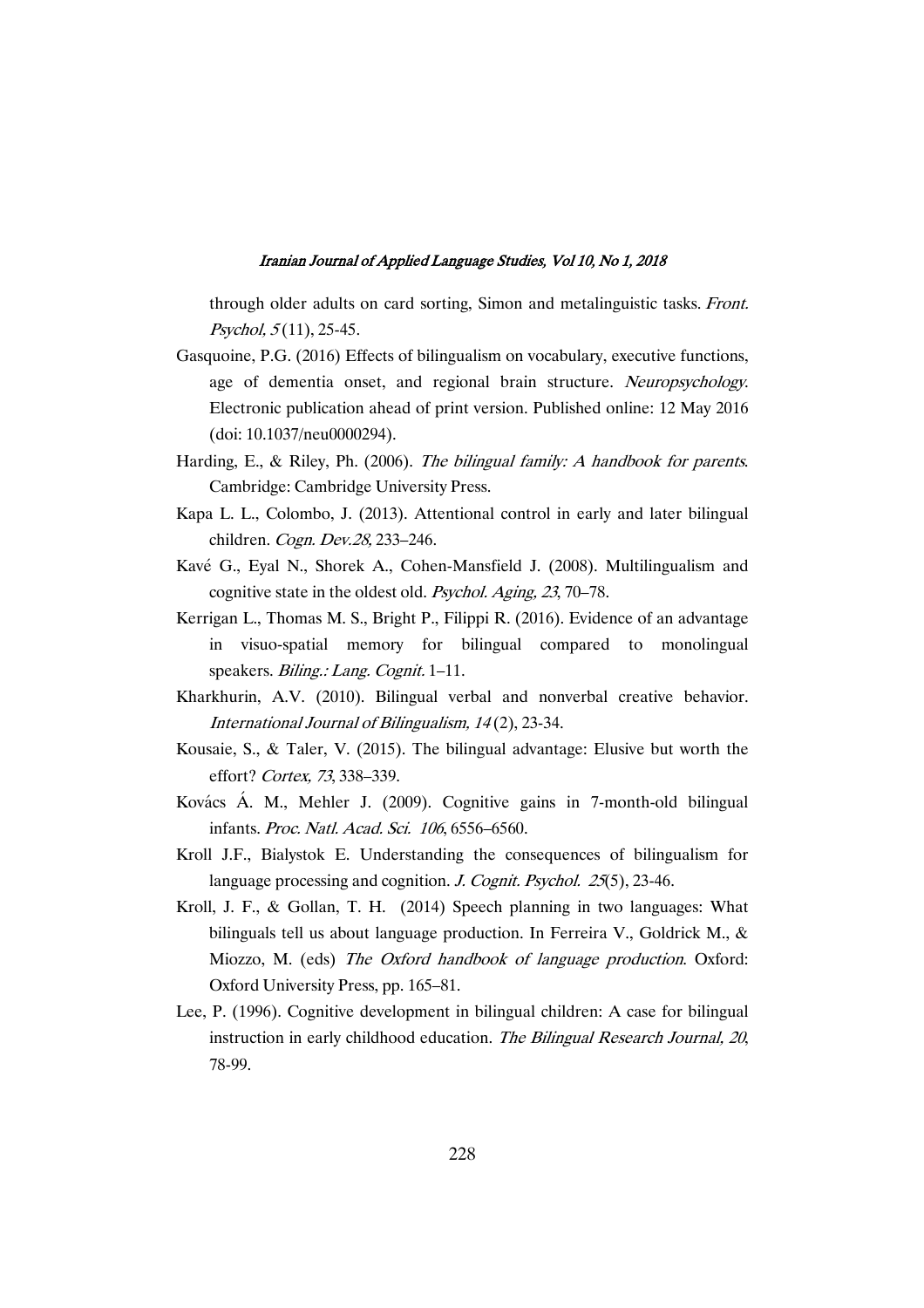- Lima Botellho, M.R. (2003). Multiple intelligences theory in English language teaching: An analysis of current textbooks, materials, and teachers' perceptions. (Master of Art, Dissertation). Ohio University, USA.
- Luo, L., Craik, FI, Moreno, S., & Bialystok, E. (2013) Bilingualism interacts with domain in a working memory task: Evidence from aging. Psychology and Aging, 28, 28–34.
- McNamara, J. (1996). Bilingualism and primary education. Edinburgh: Edinburgh University Press.
- Martin, C. D, Dering, B., Thomas, E. M, & Thierry, G. (2009) Brain potentials reveal semantic priming in both the 'active' and the 'non-attended' language of early bilinguals. NeuroImage, <sup>47</sup>, 326–33.
- Morales, J., Calvo, A., & Bialystok, E. (2013) Working memory development in monolingual and bilingual children. Journal of Experimental Child Psychology,114, 187–202.
- Namazi, M., & Thordardottir, E. (2010) A working memory, not bilingual advantage, in controlled attention. International Journal of Bilingual Education and Bilingualism, <sup>13</sup>, 597–616.
- Neisser, U., Boodoo, G., Bouchard, T. J., Jr., Boykin, A. W., Brody, N., Ceci, S. J., Halpern, D. F., Loehlin, J. C., Perloff, R., Sternberg, R. J., & Urbina, S. (1996). Intelligence: Knowns and unknowns. American Psychologist, <sup>51</sup>, (2), 35-70.
- Portocarrero, J., Burright, R., & Donovick, P. (2007). Vocabulary and verbal fluency of bilingual and monolingual college students. Archives of Clinical Neuropsychology, 22, 110-125.
- Ransdell, S, Barbier, ML.& Niit, T (2006) Metacognitions about language skill and working memory among monolingual and bilingual college students: When does multilingualism matter?. International Journal of Bilingual Education and Bilingualism, 9,728–41.
- Ratiu, I., Azuma, T. (2015). Working memory capacity: Is there a bilingual advantage?. Journal of Cognitive Psychology, 27, 1–11.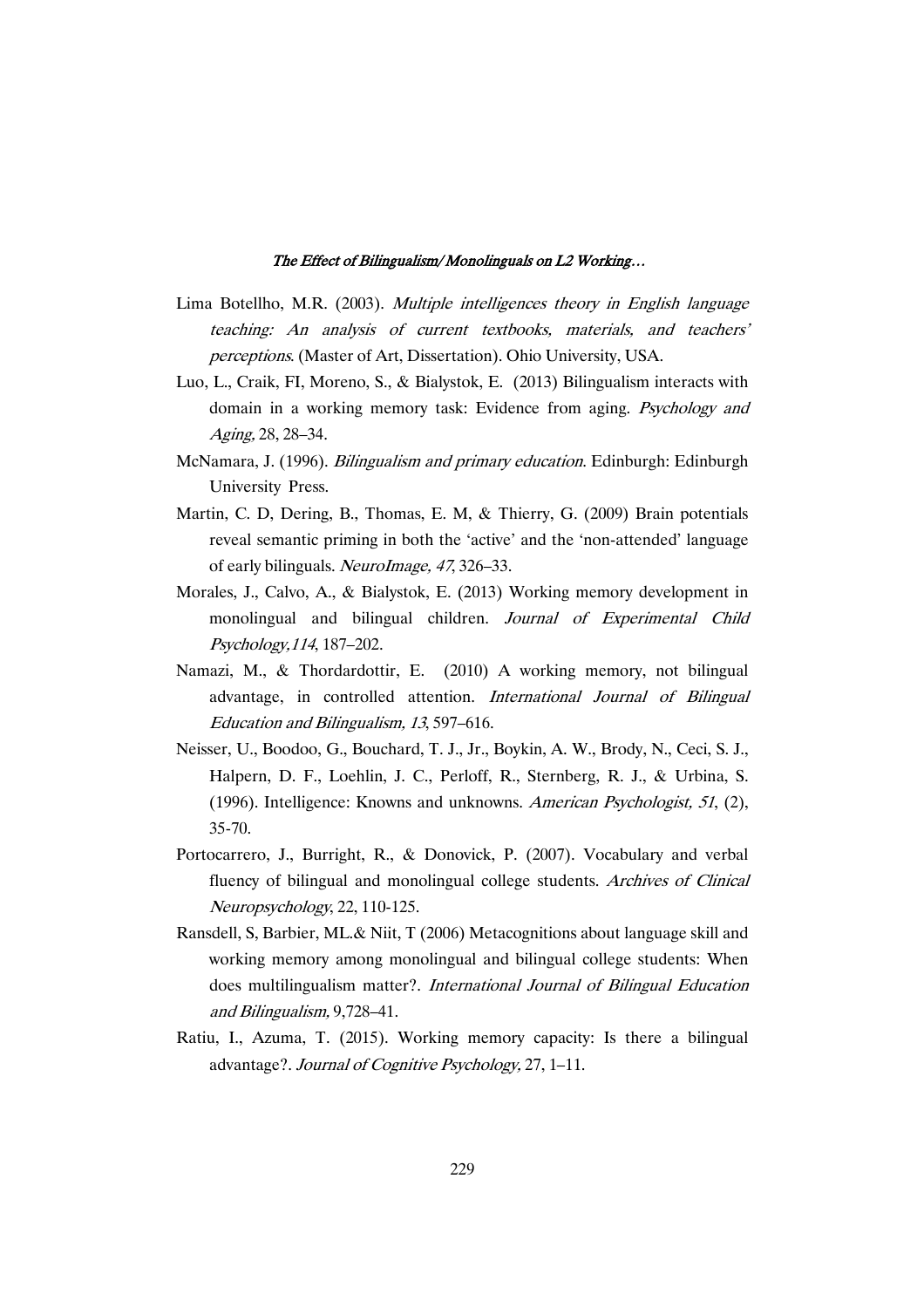- Scotton, M. S. (2006). Multiple voices. An introduction to Bilingualism. New Jersey: Blackwell publishing.
- Shibata, S. (2004). The effect of Japanese heritage language maintenance on scholastic verbal and academic achievement in English. Foreign Language Annals, 37(2), 220-245.
- Shams Esfandabad, H. & Emamipour, S. (2010). A comparative study of learning styles among monolingual (Persian) and bilingual (Turkish\_Persian) secondary school students. Procedia Social and Behavioral Sciences, 5.
- Simon, C. S. (1985). Communication skills and classroom success: Therapy methodologies for language learning disable students. San Diego: College Hill.
- Soliman, A. M. (2014). Bilingual advantages of working memory revisited: A latent variable examination. Learning and Individual Differences, 32, 168–77.
- Spivey, M. J., & Marian, V. (1999) Cross talk between native and second languages: Partial activation of an irrelevant lexicon. Psychological Science, 10, 281–84.
- Swain, M., Lapkin, Sh., Rowen, N., & Hart, D. (1990). The role of mother tongue literacy in third language learning. Language, Culture and Curriculum, 3.
- Thomas, J. (2010). The role played by metalinguistic awareness in second and third language learning. Journal of Multilingual and Multicultural Development, 9. (3).
- Thurstone, L. L. (1938). Primary mental abilities. Chicago: University of Chicago Press.
- Thierry, G., & Wu, Y. J. (2007) Brain potentials reveal unconscious translation during foreign-language comprehension. Proceedings of the National Academy of Sciences, <sup>104</sup>, 30-35.
- Vega-Mendoza M., West H., Sorace A., Bak T.H. (2015). The impact of late, nonbalanced bilingualism on cognitive performance. Cognition, 137, 40–46.
- Williams, M., & Burden, R. (1997). Psychology for Language Teachers. Cambridge: Cambridge University Press.